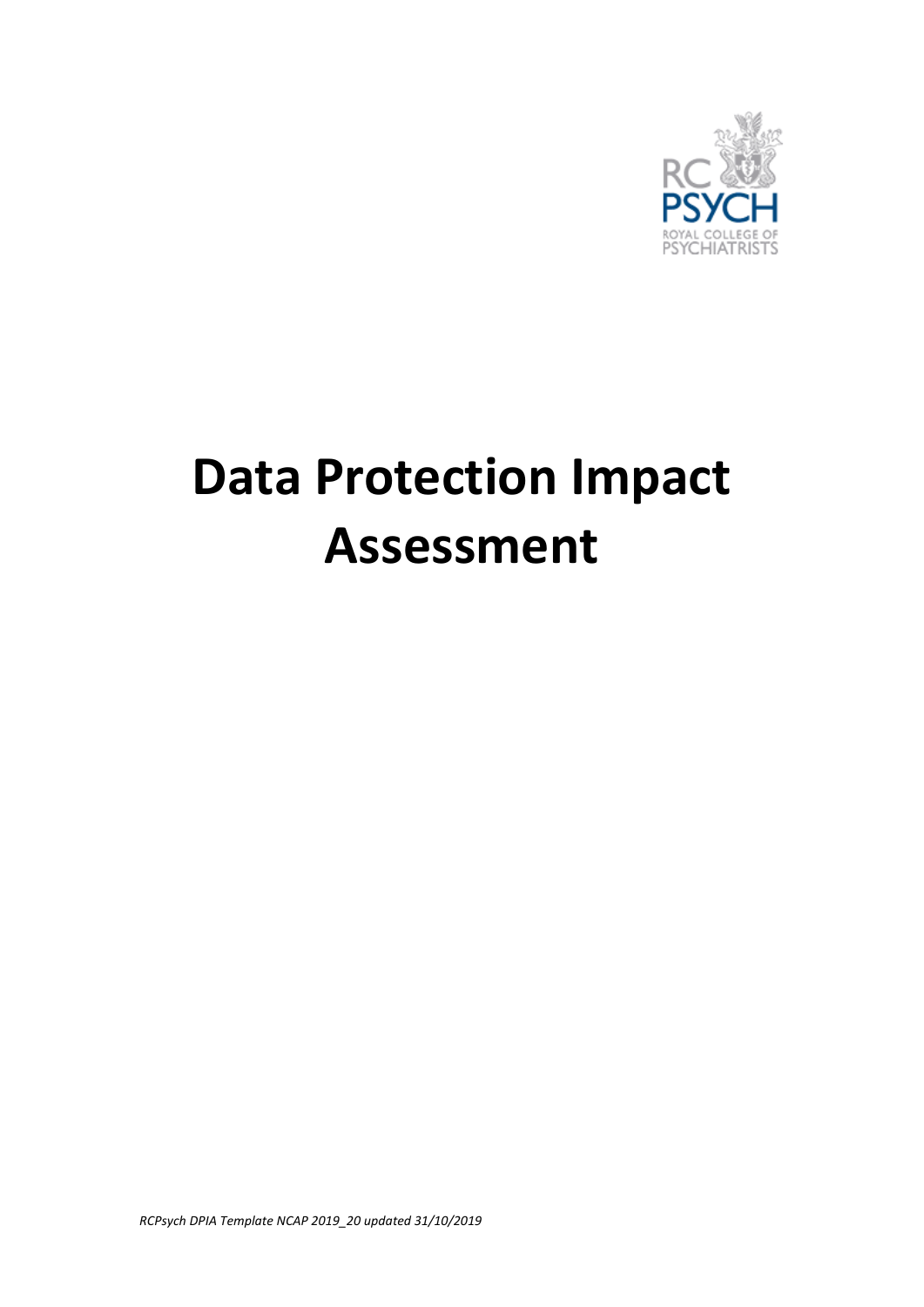## **Document Information**

| Title of document   | Data Protection Impact Assessment                                                                                                                                                          |
|---------------------|--------------------------------------------------------------------------------------------------------------------------------------------------------------------------------------------|
| Version number      | 1.1                                                                                                                                                                                        |
| Type of document    | <b>Template for Assessment</b>                                                                                                                                                             |
| Purpose of document | To capture the impact of project related data<br>collection including pseudonymised, special category<br>(sensitive), healthcare, social care, financial (this list<br>is not exhaustive). |
| Target audience     | All College staff and contractors                                                                                                                                                          |
| <b>Distribution</b> | Intranet (electronic)                                                                                                                                                                      |
| Consultation        | Interim Director of Information Services. GDPR<br><b>Project Steering Group</b>                                                                                                            |
| Approved by         | Richa Kataria                                                                                                                                                                              |
| Date of approval    | <b>July 2018</b>                                                                                                                                                                           |
| Author              | Kathryn Campling GDPR Consultant                                                                                                                                                           |
| Review date         | 2 years or sooner is required                                                                                                                                                              |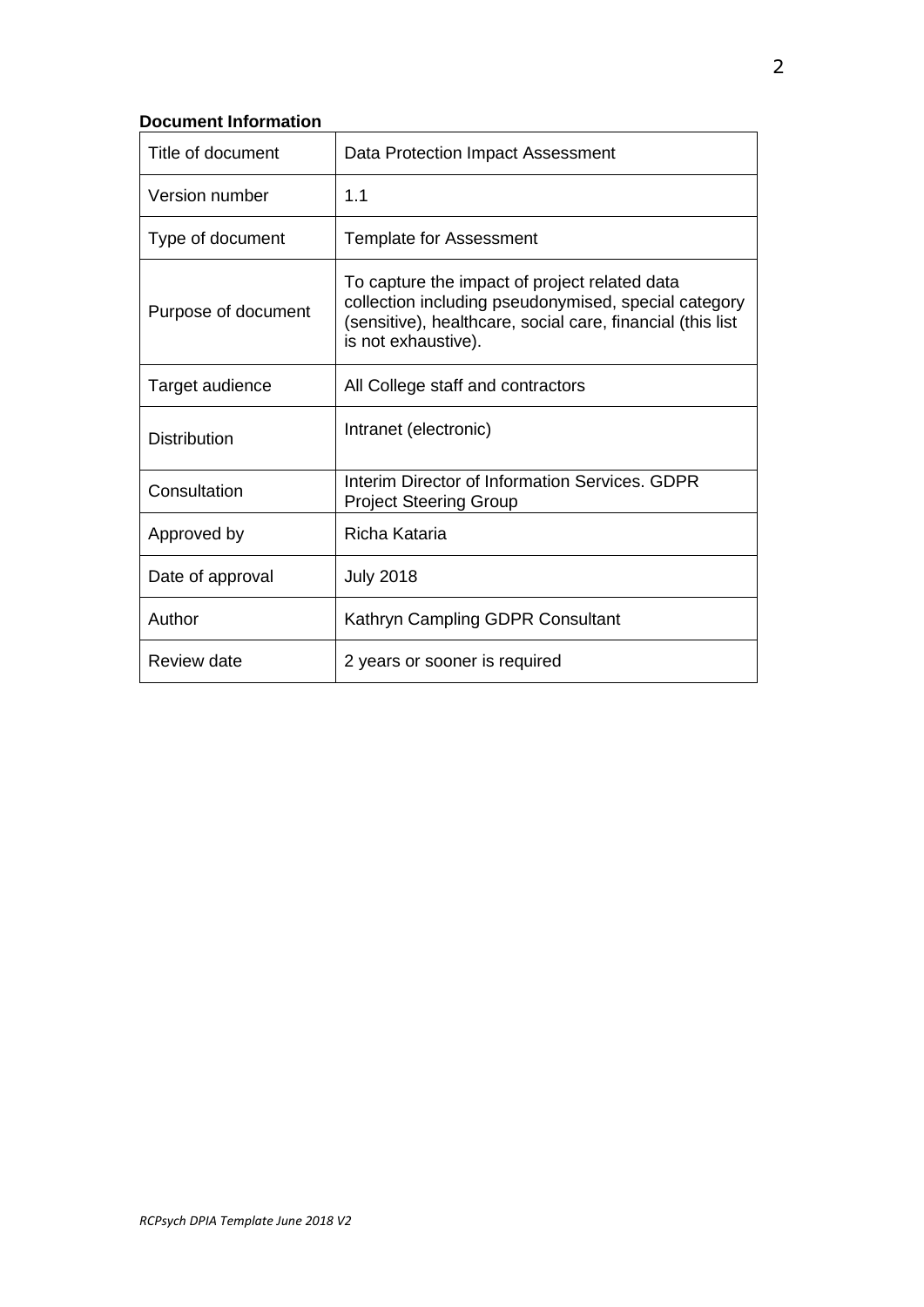#### **Document Control**

| <b>Version</b><br><b>Number</b> | <b>Reason for</b><br>Change                                                                                                               | <b>Description of</b><br>Change | Date of<br>Change | <b>Author</b>                                                                      |
|---------------------------------|-------------------------------------------------------------------------------------------------------------------------------------------|---------------------------------|-------------------|------------------------------------------------------------------------------------|
| Draft                           | Original draft                                                                                                                            | Creation                        | June<br>2018      | Kathryn<br>Campling<br><b>GDPR</b><br>Consultant                                   |
| V1.1                            | <b>Amendments</b><br>to include<br>Table of<br>contents,<br>cover page,<br>document<br>control, tables<br>and risk<br>register annex<br>3 | <b>Updates</b>                  | June<br>2018      | <b>Susie Griffin</b><br><b>GDPR Project</b><br>Manager                             |
| V <sub>2</sub>                  | Acceptance of<br>all comments<br>and update of<br>'approved by'<br>and 'date of<br>approval.'                                             | Formatting                      | January<br>2019   | Rebecca<br>Danks<br>Committee<br>Administrator<br>& GDPR<br>Project<br>Coordinator |
|                                 |                                                                                                                                           |                                 |                   |                                                                                    |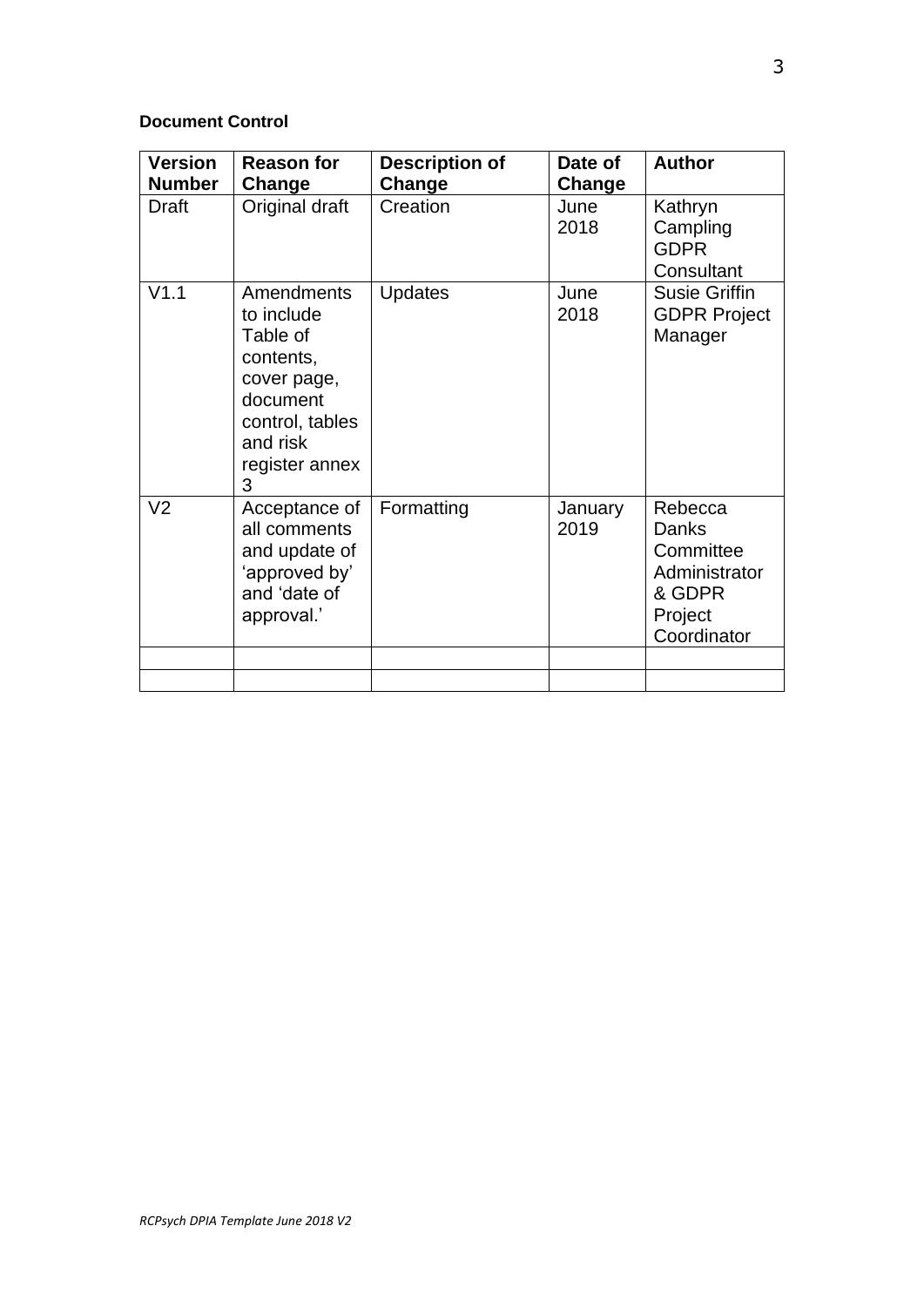## **Contents**

| Section 2: Data Protection Impact Assessment Form  8      |  |
|-----------------------------------------------------------|--|
|                                                           |  |
|                                                           |  |
| The data protection principles and relevant questions  17 |  |
|                                                           |  |
|                                                           |  |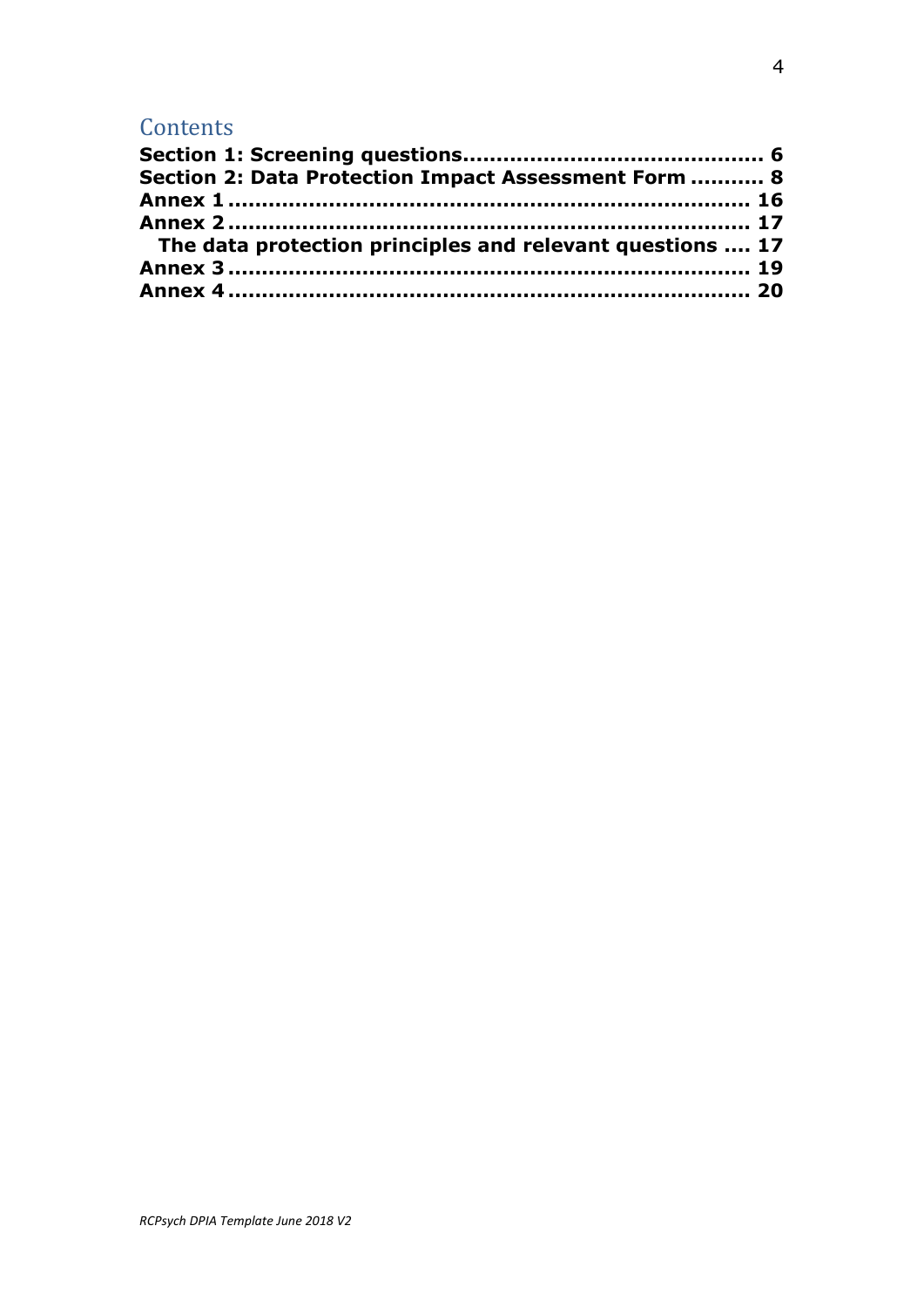## **Data Protection Impact Assessment**

#### **Overview**

If you're conducting a project that will use personally-identifiable information, whether you're collecting it or it is being given to you, or you want to use an existing store of data in a different way; you must now consider completing a *Data Protection Impact Assessment* (DPIA). The sort of personal data which will attract a DPIA are: pseudonymised, special category (sensitive), healthcare, social care, financial (this list is not exhaustive). For more information on anonymisation/pseudonymisation please see the references section at the end of this document.

This document comprises two sections:

- 1. A set of screening questions, for people who are unsure whether or not they need to fill in a DPIA
- 2. A template form for a DPIA, based on guidance issued by the Information Commissioner's Office (ICO). This form walks you through all the issues you need to consider when conducting a PIA

Please read and complete the DPIA alongside Annex 2 which includes the Data Processing Principles from the GDPR.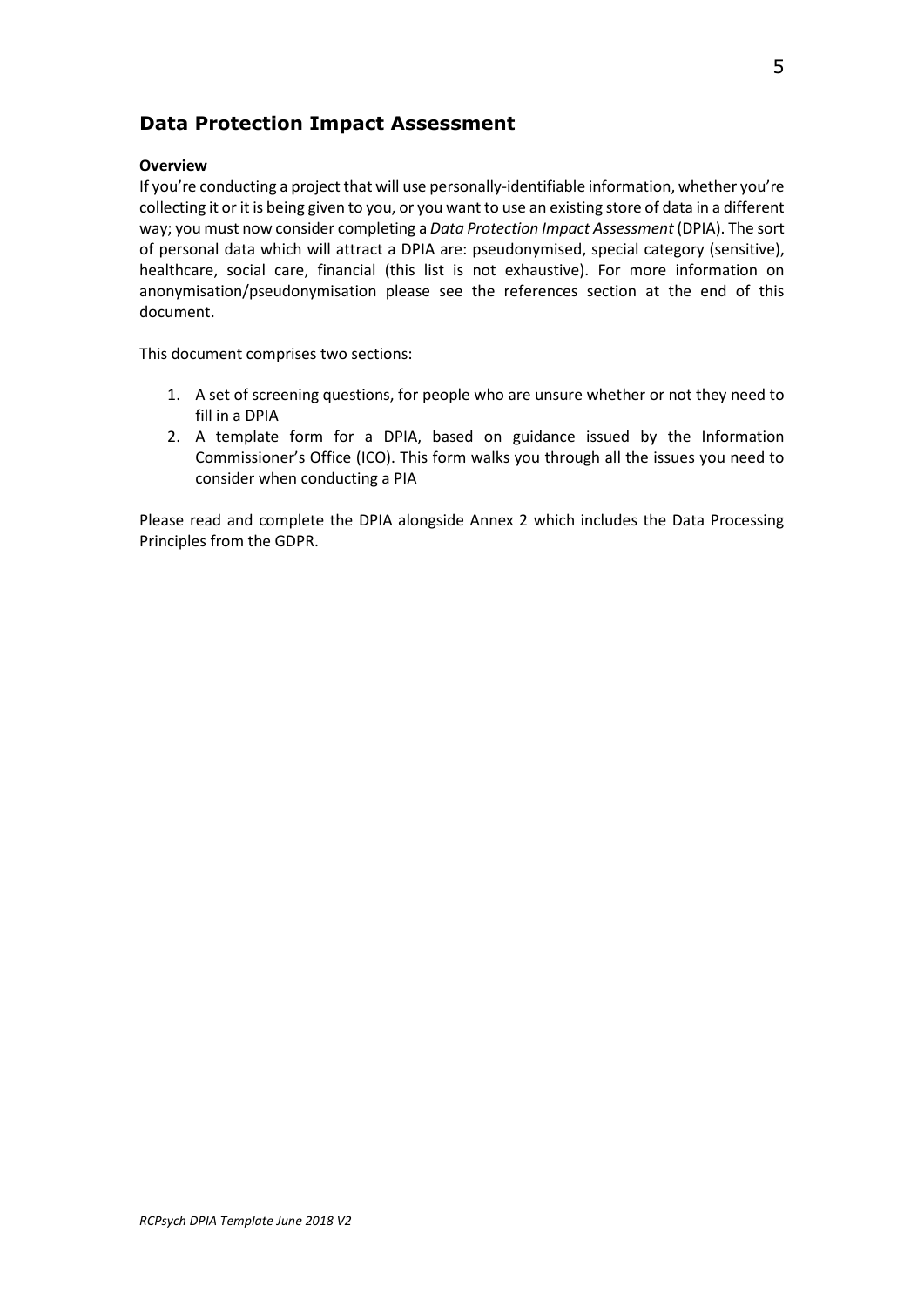## <span id="page-5-0"></span>**Section 1: Screening questions**

These questions are intended to help you decide whether a DPIA is necessary. Answering 'yes' to any of these questions is an indication that a DPIA would be a useful exercise. You should consider completing a DPIA for projects which are already running where the screening questions can be applied. You can expand on your answers as the project develops if you need to:

| 1. Will/does the project involve the<br>collection of new information about<br>individuals?<br>Re-use of data collected for a different<br>purpose is covered by question 4.                                                | Yes - pseudonymous and identifiable data.                                                                                                                                                                                          |
|-----------------------------------------------------------------------------------------------------------------------------------------------------------------------------------------------------------------------------|------------------------------------------------------------------------------------------------------------------------------------------------------------------------------------------------------------------------------------|
| 2. Will/does<br>the<br>project<br>compel<br>individuals to provide information<br>about themselves or ask others to<br>disclose it on their behalf? (e.g. a Trust<br>providing data about an individual<br>patient's care?) | Yes - Trusts/organisations and Health<br>Boards will be asked to provide data on care                                                                                                                                              |
| 3. Will information about individuals be<br>disclosed to organisations or people<br>who have not previously had routine<br>access to the information?                                                                       | Yes - Trusts/organisations and Health<br>Boards will be asked to provide data on care<br>via an online tool provided by a third party<br>supplier (Formic Solutions).                                                              |
| using information about<br>4. Are<br>you<br>individuals for a purpose it is not<br>currently used for, or in a way it is not<br>currently used?                                                                             | Yes - data will be analysed to provide<br>national and regional benchmarking.                                                                                                                                                      |
| 5. Does the project involve you using new<br>technology that might be perceived as<br>being privacy intrusive?<br>For example, the use of biometrics, facial<br>recognition or fingerprint technologies.                    | <b>No</b>                                                                                                                                                                                                                          |
| 6. Will the project result in you making<br>decisions or taking action<br>against<br>individuals in ways that can have a<br>significant impact on them?                                                                     | No                                                                                                                                                                                                                                 |
| 7. Is the information about individuals of a<br>kind particularly likely to raise privacy<br>concerns or expectations?                                                                                                      | Yes - Data collected will be patient<br>identifiable in England and pseudonymous<br>in Wales and include sensitive data relevant<br>to an individual's care under mental health<br>services including year of birth, date of birth |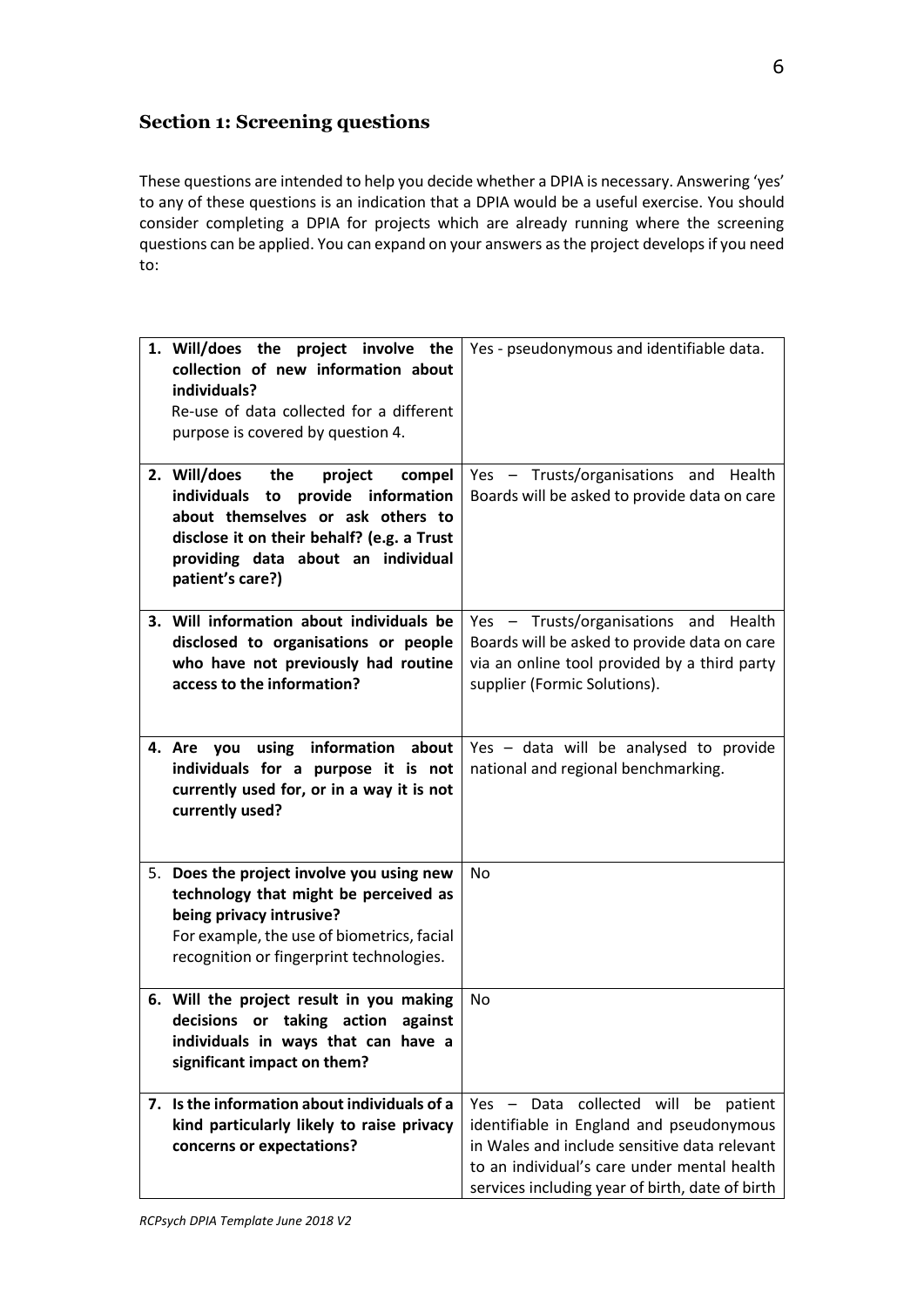| For example, health records, criminal<br>records or other information that people<br>would consider to be private.<br>Or any of the sensitive personal data,<br>that is, ethnicity or racial origin, political<br>beliefs, religious beliefs, trade union<br>membership, sexual life.                                                                                                                                                 | (England only), gender, ethnicity, postcode<br>(England only), NHS Number (England only),<br>psychological and other interventions and<br>physical<br>health<br>and<br>assessment<br>intervention.                                                                                                                                                 |
|---------------------------------------------------------------------------------------------------------------------------------------------------------------------------------------------------------------------------------------------------------------------------------------------------------------------------------------------------------------------------------------------------------------------------------------|----------------------------------------------------------------------------------------------------------------------------------------------------------------------------------------------------------------------------------------------------------------------------------------------------------------------------------------------------|
| 8. Will the project require you to contact<br>individuals in ways that they may find<br>intrusive?                                                                                                                                                                                                                                                                                                                                    | Yes - service user survey will be sent out by<br>Trusts/Health Boards to people who have<br>been treated by services                                                                                                                                                                                                                               |
| 9. Does the project involve any data<br>concerning vulnerable individuals<br>may be unable to easily<br>who<br>consent or oppose the processing,<br>or exercise their rights?<br>may include children,<br>This<br>group<br>employees, mentally ill persons, asylum<br>seekers, or the elderly, patients and<br>cases where there is an imbalance in the<br>relationship between the position of the<br>individual and the controller. | Yes - data will be collected on people with<br>mental health difficulties (including those<br>who lack capacity to consent to care) and<br>will include the elderly, young people aged<br>between 14 and 18 years old, and others<br>who may be unable to consent (e.g. those<br>with learning disabilities<br>other<br>and<br>vulnerable groups). |
| 10.<br>Does your project<br>personal data from a source other<br>individual<br>than<br>the<br>providing them with a<br>notice ('invisible processing')?                                                                                                                                                                                                                                                                               | Yes - Data is collected via NHS Trusts/Health<br>collect<br>Boards in Wales. Mental Health Services<br>without<br>Dataset (MHSDS) data will also be collected<br>privacy<br>from NHS Digital. Privacy notice and opt out<br>procedures will be available on our website,<br>and poster with opt out procedure will be<br>displayed by teams.       |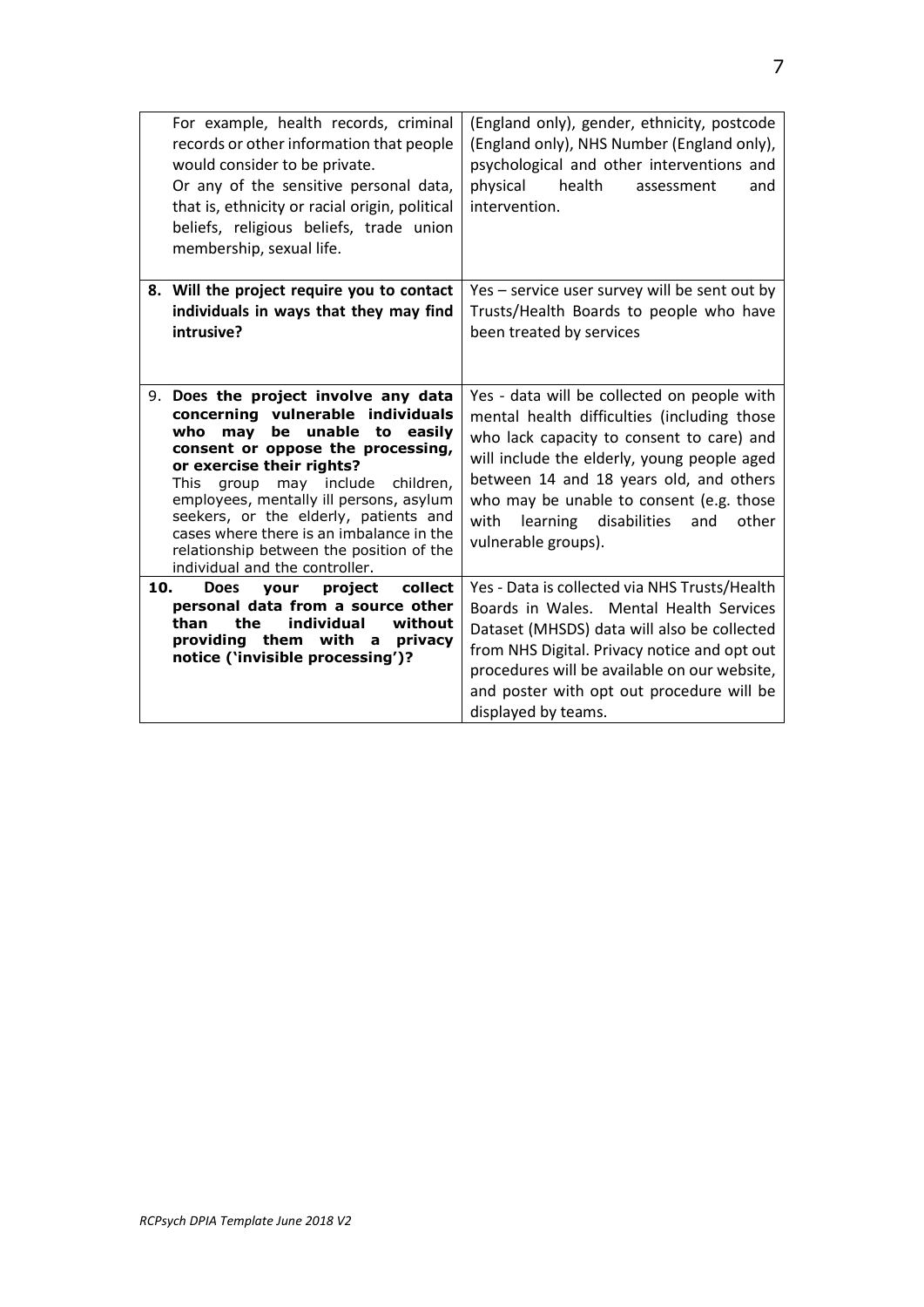#### <span id="page-7-0"></span>Section 2: Data Protection Impact Assessment Form

#### **Step one: Identify the need for a DPIA**

*Explain what the project aims to achieve, what the benefits will be to the College, to individuals and to other parties.* 

*You may find it helpful to link to other relevant documents related to the project, for example a project proposal.*

*Also summarise why the need for a DPIA was identified drawing on your answers to the screening questions.*

The National Clinical Audit of Psychosis (NCAP) is a three-year improvement programme which aims to increase the quality of care that NHS Mental Health Trusts in England and Health Boards in Wales provide to people with psychosis. Commissioned by the Healthcare Quality Improvement Partnership on behalf of NHS England, NCAP is the next phase in the development of the National Audit of Schizophrenia. The audit aims to provide those who commission, deliver and use services for people with psychosis with high quality data on the process and outcomes of NHS care.

In years 2 and 3 of the audit we are examining the quality of care provided by Early Intervention in Psychosis (EIP) teams. In year 3, there will be a survey for people receiving care from EIP services.

The audit measures provision of EIP care against standards based on the Early Intervention in Psychosis Access and Waiting Time standard. Key areas of performance will include the assessment and relevant interventions for physical health and psychological and other interventions (clozapine, supported employment or education programme).

For all aspects of the audits, participating services will be able to compare their performance with national standards and benchmark their performance against other services.

In year 3 (2019/2020) the audit will collect patient identifiable data (NHS number, postcode, date of birth) along with information related to patient care. This will enable us to undertake a formal test of reliability of the Mental Health Services Data Set (MHSDS) for use in national clinical audit. If MHSDS is shown to be reliable against NICE standards, this will allow us to use routinely collected data via NHS Digital. In turn, this will reduce the burden of the audit of services and allow them to concentrate on improving patient care.

It is necessary for RCPsych to collect identifiable data to provide this information to NHS Digital to ensure that the data sets are correctly matched. NHS Digital will then provide a pseudonymised MHSDS dataset to RCPsych.

In order to comply with the national data opt-out, when disclosing data collected under the legal basis of Section 251, RCPsych needs to remove any patients from the dataset who have chosen to opt-out.

The information from the survey filled out by people being treated by EIP services will not be linked to the audit data. This means that the service user survey is anonymous.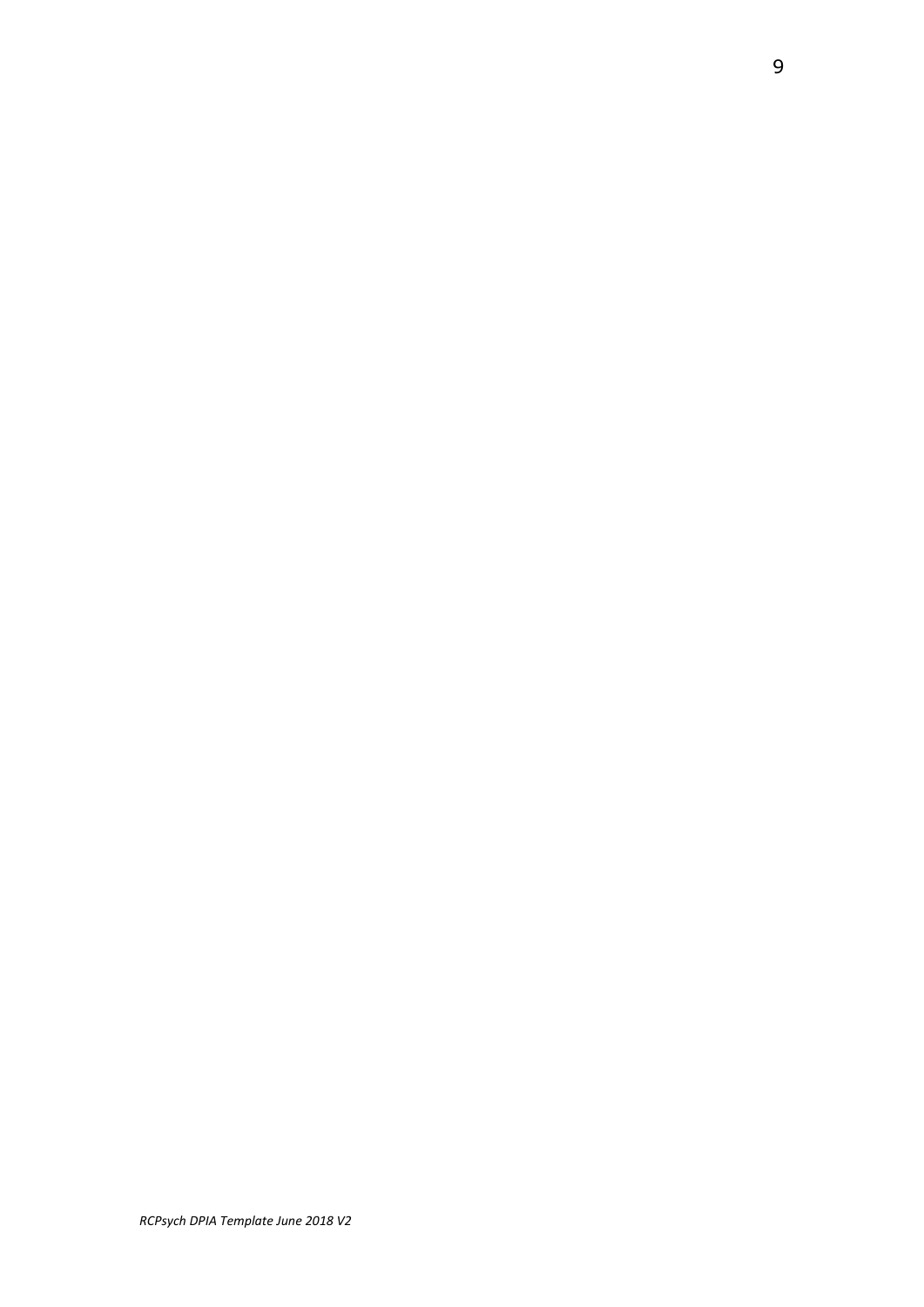#### **Step two: Describe the information flows**

*You should describe the collection, use and deletion of personal data here and it may also be useful to refer to a flow diagram or another way of explaining data flows – where you are getting the data from, where it will be stored and where it could be transferred to. You should also say how many individuals are likely to be affected by the project*. *Please ensure you identify the Data Controller and Data Processor/s within the flows and any sub-contracted parties.*

|                     | <b>Communications Mailing</b><br>l ist.                                         | Registered<br>Trust/Organisation Audit<br>Contacts                                                             | Audit of Practice Dataset                                                                                                                                                                                                                                                                                                                                                                                 | MHSDS dataset                                                           | Service user/carer<br>questionnaire                                                                                                                                                                                                                   |
|---------------------|---------------------------------------------------------------------------------|----------------------------------------------------------------------------------------------------------------|-----------------------------------------------------------------------------------------------------------------------------------------------------------------------------------------------------------------------------------------------------------------------------------------------------------------------------------------------------------------------------------------------------------|-------------------------------------------------------------------------|-------------------------------------------------------------------------------------------------------------------------------------------------------------------------------------------------------------------------------------------------------|
| Data source         | Individual request, service<br>contact mapping exercise<br>(online information) | Submission from<br>Trust/organisation via<br>registration form. Minor<br>amendments via email<br>occasionally. | Submission from<br>Trust/organisation via<br>online form. Minor<br>amendments will be done<br>during data cleaning via<br>email                                                                                                                                                                                                                                                                           | Pseudonymous dataset<br>provided by secure transfer<br>from NHS Digital | Submission from individual<br>carers/service users via<br>online or paper form                                                                                                                                                                        |
| Output              | Correspondence (emails,<br>letters)                                             | Correspondence (emails,<br>letters)                                                                            | Reports (National, Local<br>and regional)                                                                                                                                                                                                                                                                                                                                                                 | Report                                                                  | Reports (National and<br>Local)                                                                                                                                                                                                                       |
| Data shared<br>with | N/A                                                                             | N/A                                                                                                            | StatsConsultancy - external<br>statistician may be sent<br>anonymised sections of<br>data for analysis<br>Clinical Advisor - shared<br>for data analysis purposes.<br>(pseudonymous dataset<br>only, password protected)<br>NHS Digital - patient<br>identifiers (NCAP ID, NHS<br>number, date of birth,<br>gender, postcode) will be<br>shared with NHS Digital for<br>them to match to MHSDS<br>dataset |                                                                         | Service User reference<br>group - the analysed,<br>aggregated and<br>anonymised data will be<br>shared with the service<br>user reference group<br>Clinical Advisor - may be<br>shared for data analysis<br>purposes. (dataset<br>password protected) |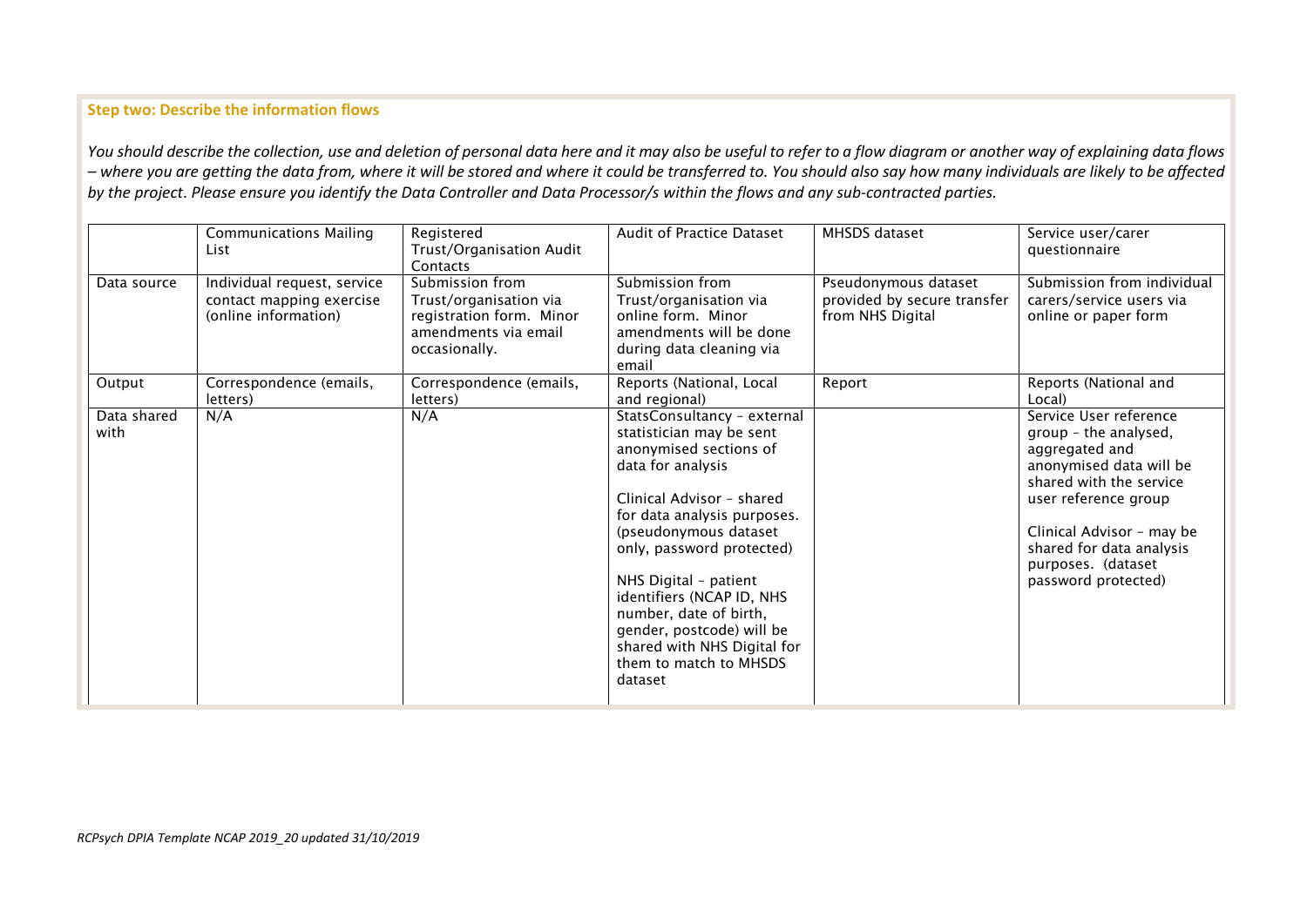|                                                      |                                                     |                                                                                                                                           | Check for National Data<br>Opt-outs service - NHS<br>number will be submitted<br>via the secure Message<br><b>Exchange for Social Care</b><br>and Health (MESH)<br>messaging service.                                                                                                                                                                                                                                                  |                                                                                       |                                                                                                                                                                                                                                       |
|------------------------------------------------------|-----------------------------------------------------|-------------------------------------------------------------------------------------------------------------------------------------------|----------------------------------------------------------------------------------------------------------------------------------------------------------------------------------------------------------------------------------------------------------------------------------------------------------------------------------------------------------------------------------------------------------------------------------------|---------------------------------------------------------------------------------------|---------------------------------------------------------------------------------------------------------------------------------------------------------------------------------------------------------------------------------------|
| Contains<br>identifiable<br>personal<br>information? | <b>Yes</b>                                          | Yes                                                                                                                                       | Yes - Identifiable in order<br>to match to MHSDS dataset                                                                                                                                                                                                                                                                                                                                                                               | <b>No</b>                                                                             | No                                                                                                                                                                                                                                    |
| Contains<br>sensitive<br>information?                | <b>No</b>                                           | <b>No</b>                                                                                                                                 | Yes (see details below in<br>section Justification for<br>collecting personal data)                                                                                                                                                                                                                                                                                                                                                    | Yes (see details below in<br>section lustification for<br>collecting personal data)   | Yes (see details below in<br>section Justification for<br>collecting personal data)                                                                                                                                                   |
| Electronic<br>Storage                                | Yes<br>On network drive (with<br>restricted access) | Yes<br>On network drive (with<br>restricted access)<br>Formic collects submitted<br>forms (accessible only with<br>username and password) | Yes<br>Pseudonymous data will be<br>stored on network drive<br>(with restricted access)<br>Identifiable data will be<br>stored on Microsoft azure<br>server, accessible to named<br>audit staff only via secure<br>desktop<br>Formic collects submitted<br>forms (dataset will be<br>transferred to Microsoft<br>azure servers)<br>Pseudonymous dataset may<br>be stored on Clinical<br>Advisor laptop (file is<br>password protected) | Yes.<br>Anonymous data will be<br>stored on network drive<br>(with restricted access) | <b>Yes</b><br>On network drive (with<br>restricted access)<br>SNAP collects submitted<br>forms (accessible only with<br>username and password)<br>Dataset may be stored on<br>Clinical Advisor laptop (file<br>is password protected) |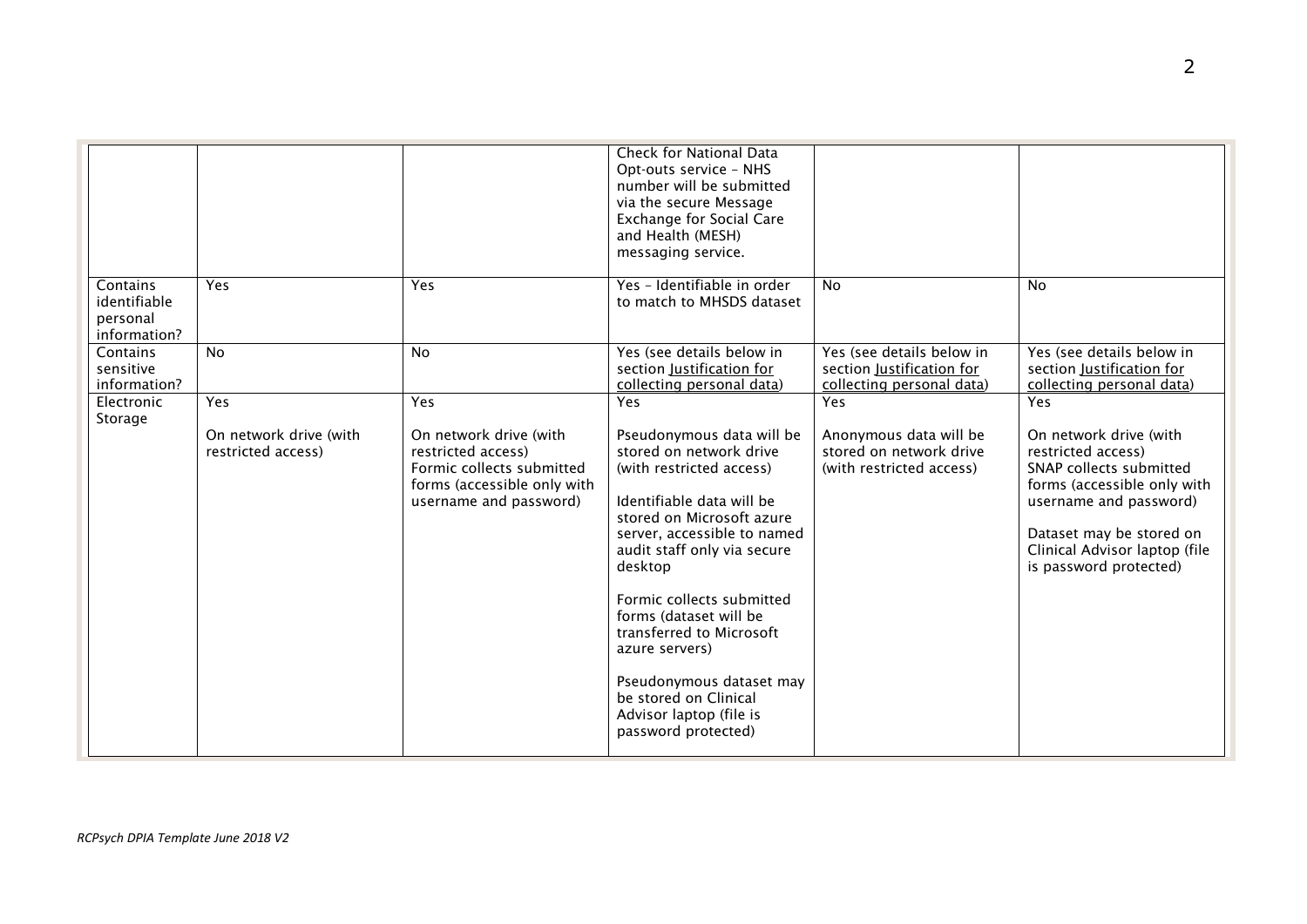|                            |           |           | List of NHS numbers sent<br>to Check for National Data<br>Opt-outs service may be<br>stored for up to 7 calendar<br>days on the Microsoft<br>Azure server, accessible to<br>named audit staff only via<br>secure desktop |    |                                                                                                                                                         |
|----------------------------|-----------|-----------|--------------------------------------------------------------------------------------------------------------------------------------------------------------------------------------------------------------------------|----|---------------------------------------------------------------------------------------------------------------------------------------------------------|
| Paper/Hard<br>copy storage | <b>No</b> | <b>No</b> | No.                                                                                                                                                                                                                      | No | Yes (until the report is<br>published)<br>Kept in locked cupboard in<br>RCPsych. Access to the<br>floor is restricted to staff or<br>accompanied quests |
| Comments                   |           |           |                                                                                                                                                                                                                          |    |                                                                                                                                                         |

Datasets are downloaded and stored on the internal drives once reports have been published. Registration and communications contacts are stored for the life of the audit (unless subject requests erasure). On closure of project HQIP requirements will be followed. Pseudonymous data are stored for the life of the audit plus 5 years as per guidance on restricted access drives. Identifiable data will be stored for the one year period granted by Section 251 approval.

Requests for data from the audit will go through the HQIP Data Access Request Group (DARG) as per HQIP guidance.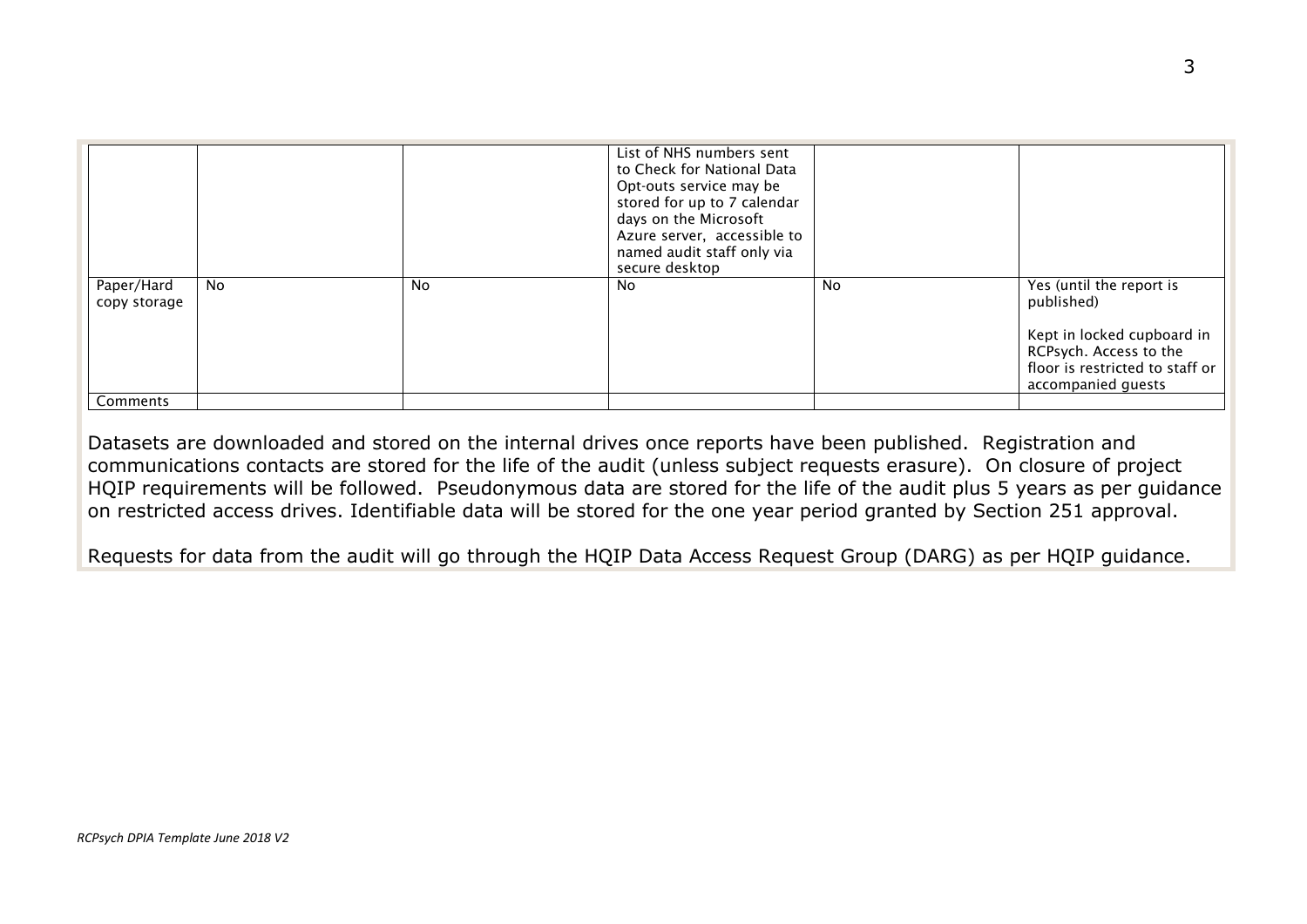#### **Consultation requirements**

*Explain what practical steps you will take to ensure that you identify and address Data Protection risks. Who should be consulted internally and externally? How will you carry out the consultation? You should link this to the relevant stages of your project management process.*

*You can use consultation at any stage of the DPIA process.*

*e.g. Discussed storage with Information Security Team.*

- Discussed College IG policy and data management processes with project team
- Discussed GDPR requirements with internal Data Protection team and GDPR leads
- Discussed secure storage for identifiable data with IT team

**Step three: Identify the Data Protection and related risks**

*Identify the key Data Protection risks and the associated compliance and corporate risks. Largerscale DPIAs might record this information on a more formal risk register.*

| <b>Privacy issue</b>                                                                                                                                                                     | <b>Risk to individuals</b>                                                                                                                                   | Compliance risk                                                                                           | <b>Associated</b><br>organisation /<br>corporate risk         |
|------------------------------------------------------------------------------------------------------------------------------------------------------------------------------------------|--------------------------------------------------------------------------------------------------------------------------------------------------------------|-----------------------------------------------------------------------------------------------------------|---------------------------------------------------------------|
|                                                                                                                                                                                          |                                                                                                                                                              |                                                                                                           |                                                               |
| Sensitive<br>identifiable data are<br>collected on<br>thousands of<br>service users which<br>are transferred by<br>secure IP transfer<br>from Formic to the<br>Microsoft azure<br>server | Personal, sensitive<br>and identifiable data,<br>relating to an<br>individual's mental<br>health, could cause<br>harm or distress if<br>accessed/shared/lost | Data are subject to<br>unlawful access or<br>processing, if lost or<br>shared as part of a<br>data breach | Could lead to<br>regulatory fines,<br>reputational<br>damage. |
| Identifiable data are<br>transferred to NHS<br>Digital via secure<br>transfer to enable<br>them to identify the<br>cohort in the<br><b>MHSDS</b>                                         | Personal identifiable<br>data, could cause<br>harm or distress if<br>accessed/lost/shared                                                                    | Data are subject to<br>unlawful access or<br>processing, if lost or<br>shared as part of a<br>data breach | Could lead to<br>regulatory fines,<br>reputational<br>damage. |

*Annex 2 can be used to help you identify the DPA related compliance risks.*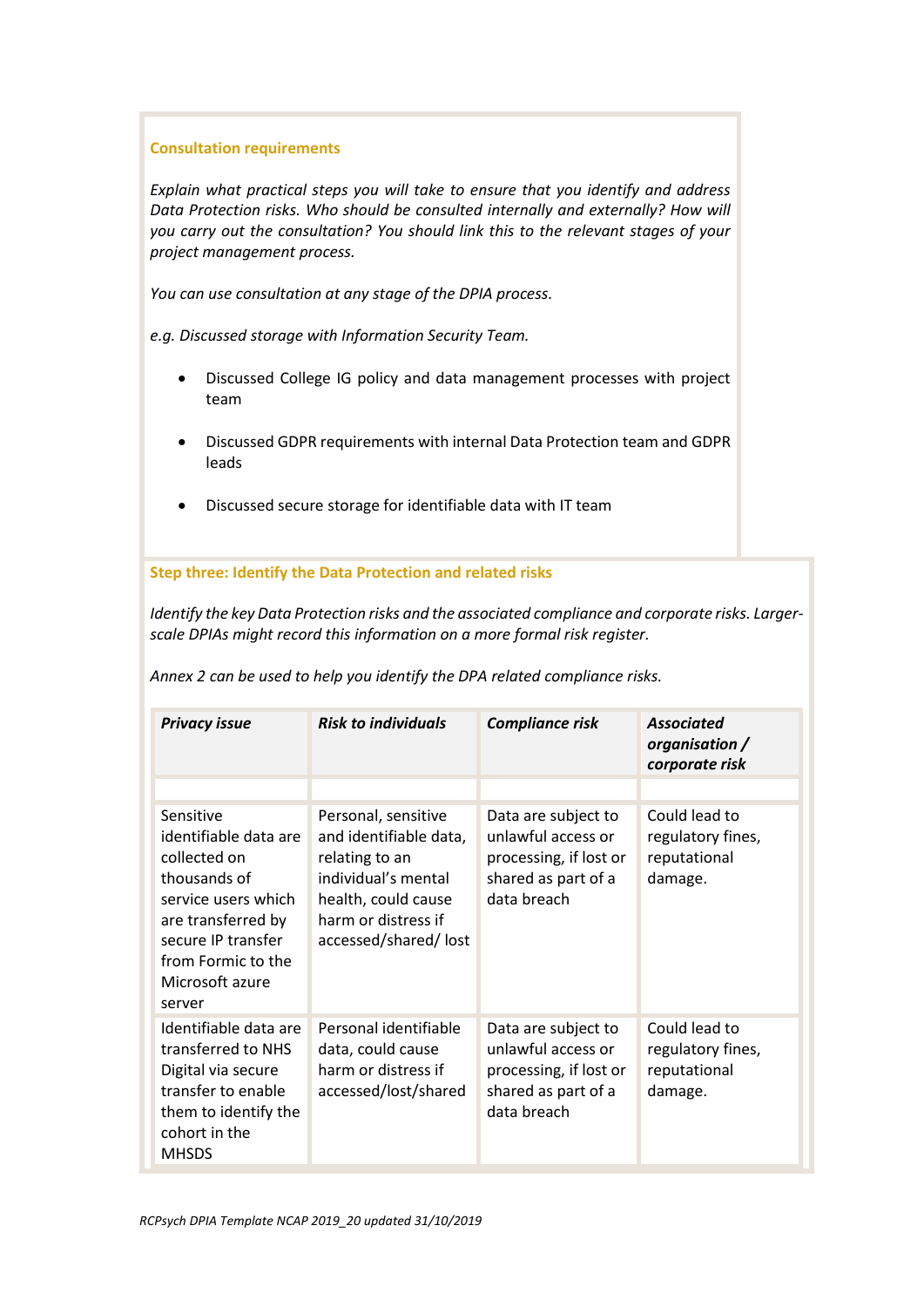| Identifiable data<br>held on third party<br>servers (Formic<br>Solutions, Microsoft<br>Azure)                                                                                     | Personal, sensitive<br>data, relating to an<br>individual's mental<br>health, could cause<br>harm or distress if<br>accessed/shared/lost                                                                         | Data are copied<br>and/or retained<br>longer than<br>required, is subject<br>to unlawful access<br>or processing, or is<br>lost or shared as<br>part of a data<br>breach                        | Could lead to<br>regulatory fines,<br>reputational<br>damage. |
|-----------------------------------------------------------------------------------------------------------------------------------------------------------------------------------|------------------------------------------------------------------------------------------------------------------------------------------------------------------------------------------------------------------|-------------------------------------------------------------------------------------------------------------------------------------------------------------------------------------------------|---------------------------------------------------------------|
| Sensitive<br>pseudonymous<br>data is stored on<br>thousands of<br>service users, which<br>is copied across<br>software files for<br>cleaning/analysis                             | Personal, sensitive<br>data, relating to an<br>individual's mental<br>health, could cause<br>harm or distress if<br>accessed/shared/lost                                                                         | Data are subject to<br>unlawful access or<br>processing, or is lost<br>or shared as part of<br>a data breach                                                                                    | Could lead to<br>regulatory fines,<br>reputational<br>damage. |
| Pseudonymous<br>data (electronic or<br>printed) accessed<br>by unauthorised<br>staff at RCPsych                                                                                   | Personal, sensitive<br>data, relating to an<br>individual's mental<br>health, could cause<br>harm or distress if<br>accessed/shared/lost                                                                         | Data are subject to<br>unlawful access or<br>processing, or is lost<br>or shared as part of<br>a data breach                                                                                    | Could lead to<br>regulatory fines,<br>reputational<br>damage. |
| Pseudonymous<br>datasets shared by<br>email                                                                                                                                       | Personal, sensitive<br>data, relating to an<br>individual's mental<br>health, could cause<br>harm or distress if<br>accessed/shared/lost                                                                         | Data are subject to<br>unlawful access or<br>processing, if lost or<br>shared as part of a<br>data breach                                                                                       | Could lead to<br>regulatory fines,<br>reputational<br>damage. |
| Laptop containing<br>pseudonymous<br>data that is lost or<br>stolen                                                                                                               | Personal, sensitive<br>data, relating to an<br>individual's mental<br>health, could cause<br>harm or distress if<br>accessed/shared/lost                                                                         | Data are subject to<br>unlawful access or<br>processing, or is lost<br>or shared as part of<br>a data breach                                                                                    | Could lead to<br>regulatory fines,<br>reputational<br>damage  |
| The wrong datasets<br>are shared with<br>members,<br>containing data on<br>service users from<br>other organisations                                                              | Personal, sensitive<br>data, relating to an<br>individual's mental<br>health, could cause<br>harm or distress if<br>accessed/shared/lost                                                                         | Data are subject to<br>unlawful access or<br>processing, or is lost<br>or shared as part of<br>a data breach                                                                                    | Could lead to<br>regulatory fines,<br>reputational<br>damage. |
| Identifiable data are<br>submitted to the<br><b>Check for National</b><br>Data Opt-outs<br>service via MESH to<br>enable them to<br>remove anyone<br>who has chosen to<br>opt-out | Personal identifiable<br>data, could cause<br>harm or distress if<br>accessed/lost/shared.<br>If the policy is not<br>correctly applied,<br>data for those people<br>who have opted out<br>via the national opt- | Data are subject to<br>unlawful access or<br>processing, if lost or<br>shared as part of a<br>data breach.<br><b>Returned file</b><br>excluding those<br>patients who have<br>opted-out via the | Could lead to<br>regulatory fines,<br>reputational<br>damage. |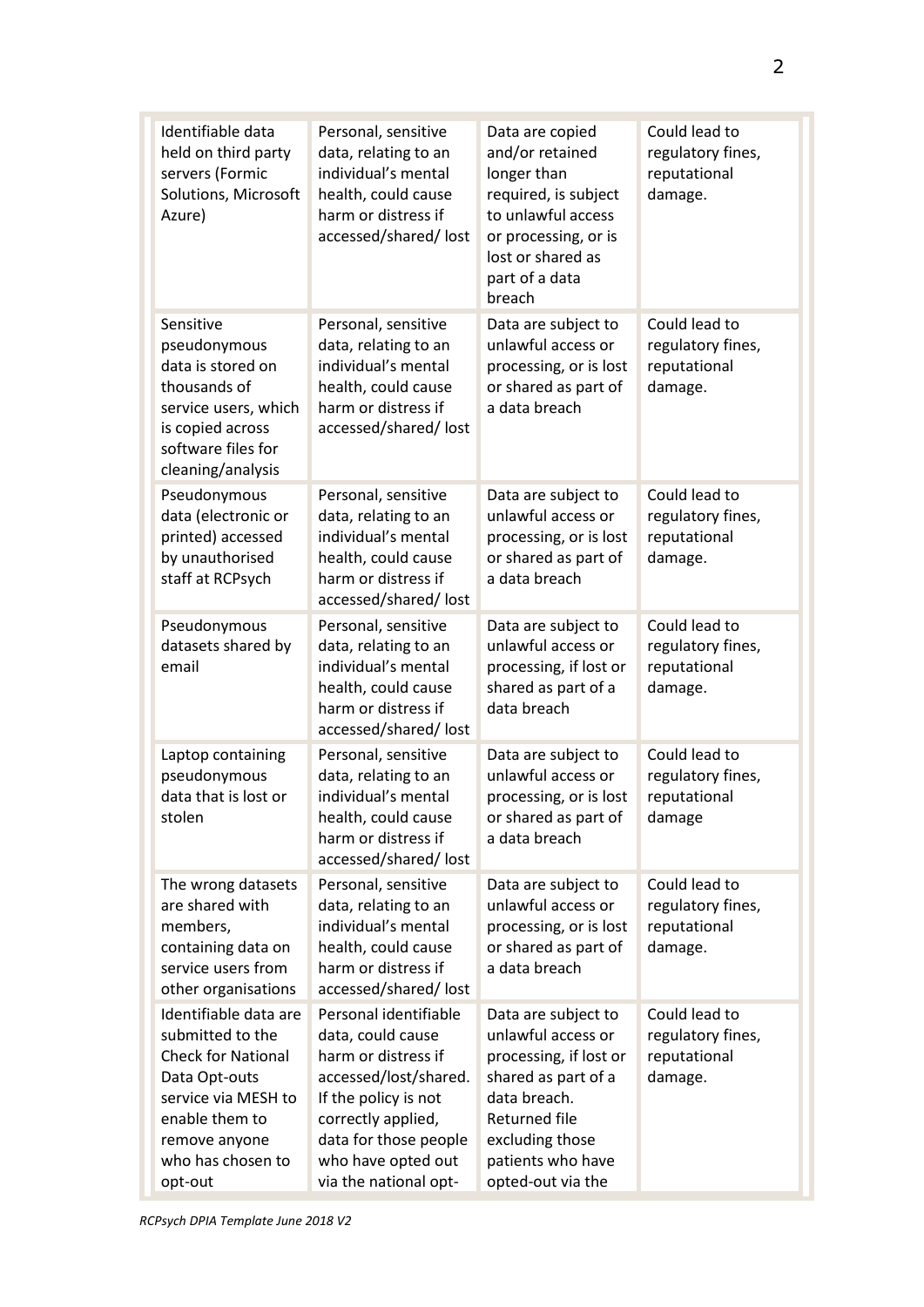| out service could be<br>inadvertently shared<br>as part of data set. | national opt-out<br>service<br>inadvertently held<br>for more than 7<br>calendar days.<br>If policy is not<br>correctly applied,<br>data for those<br>people who have<br>opted out via the<br>national opt-out<br>service may be<br>inadvertently shared<br>as part of the<br>dataset |  |
|----------------------------------------------------------------------|---------------------------------------------------------------------------------------------------------------------------------------------------------------------------------------------------------------------------------------------------------------------------------------|--|
|                                                                      |                                                                                                                                                                                                                                                                                       |  |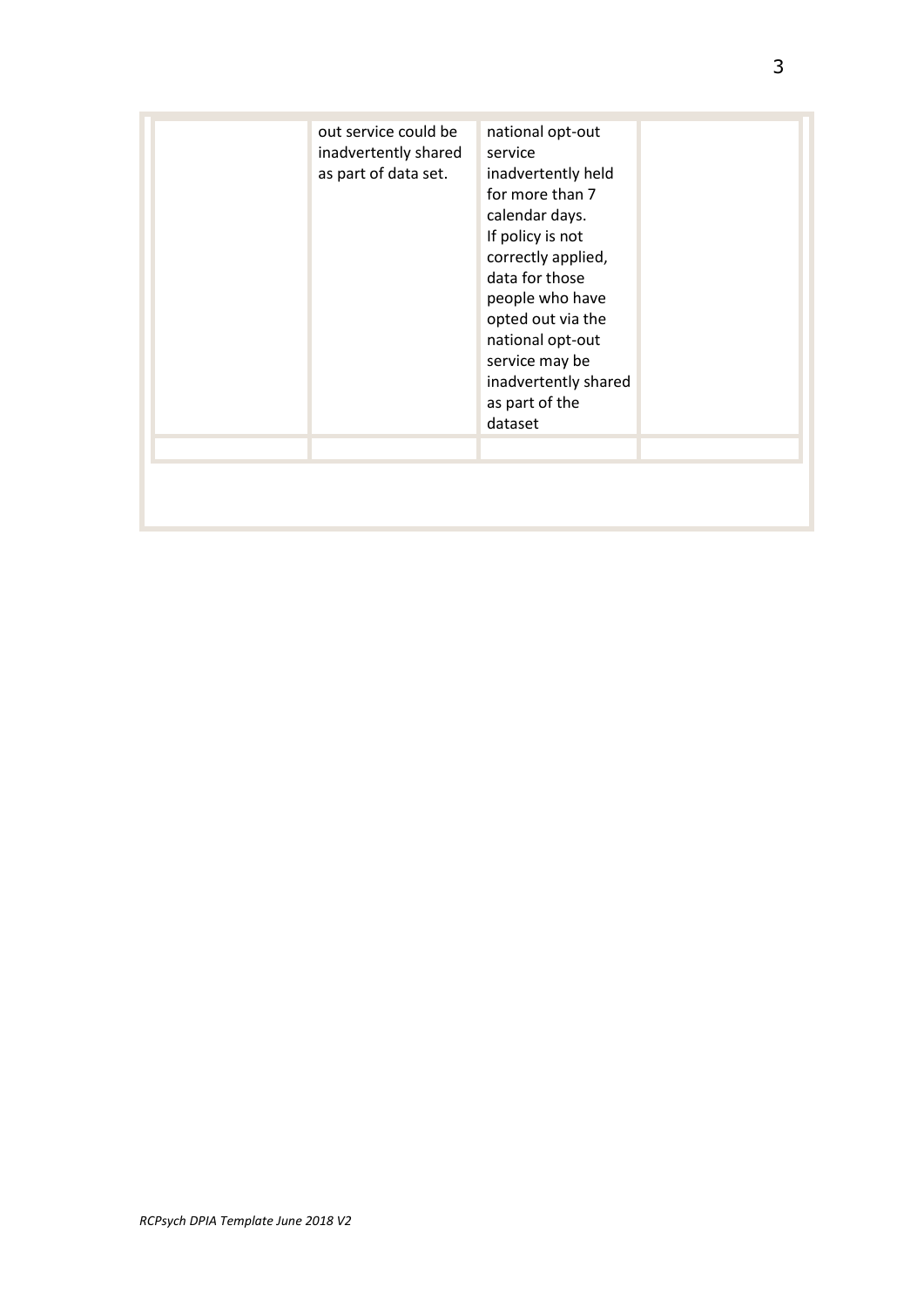#### **Step four: Identify solutions**

*Describe the actions you could take to reduce the risks, and any future steps which would be necessary (e.g. the production of new guidance or future security testing for systems). Risks may include those affecting individuals, organisations or third parties (e.g. misuse or overuse of data, loss of anonymity etc.), compliance risks with GDPR or other relevant legislation, corporate risks (e.g. reputational, loss of trust of service users or the public).* 

| Risk: use the<br><b>Corporate Risk Matrix</b><br>to calculate a score<br>based on likelihood<br>and impact (Annex 3)                 | Solution(s)                                                                                                                                                                                                                                                                                                                                                                                                                                                                                                                                           | <b>Result:</b> is the<br>risk<br>eliminated,<br>reduced, or<br>accepted? | <b>Evaluation:</b> is the<br>final impact on<br>individuals after<br>implementing each<br>solution a justified,<br>compliant and<br>proportionate<br>response to the<br>aims of the project?                |
|--------------------------------------------------------------------------------------------------------------------------------------|-------------------------------------------------------------------------------------------------------------------------------------------------------------------------------------------------------------------------------------------------------------------------------------------------------------------------------------------------------------------------------------------------------------------------------------------------------------------------------------------------------------------------------------------------------|--------------------------------------------------------------------------|-------------------------------------------------------------------------------------------------------------------------------------------------------------------------------------------------------------|
|                                                                                                                                      |                                                                                                                                                                                                                                                                                                                                                                                                                                                                                                                                                       |                                                                          |                                                                                                                                                                                                             |
| Identifiable<br>1.<br>data held on<br>third party<br>servers<br>(Formic<br>Solutions,<br>Microsoft<br>Azure)<br><b>Risk score: 8</b> | NCAP team is able<br>to use Formic's<br>online system to<br>delete data<br>retained, once no<br>longer required.<br><b>NCAP team will</b><br>request deletion of<br>data from Microsoft<br>Azure to comply<br>with Section 251<br>approval for<br>handling.<br>Contract is in place<br>with Formic and<br>Microsoft Azure,<br>who appropriate<br>hold security<br>credentials:<br>Microsoft Azure<br>comply with ISO<br>27001 security<br>standards.<br>Formic previously<br>held an Information<br>Governance<br>Statement of<br>Compliance (IG SoC) | <b>Risk is</b><br>reduced                                                | Impact is justified:<br>Third party supplier<br>is required for the<br>specialised IT<br>system and<br>management of<br>large data<br>submissions, and<br>secure storage of<br>identifiable<br>information. |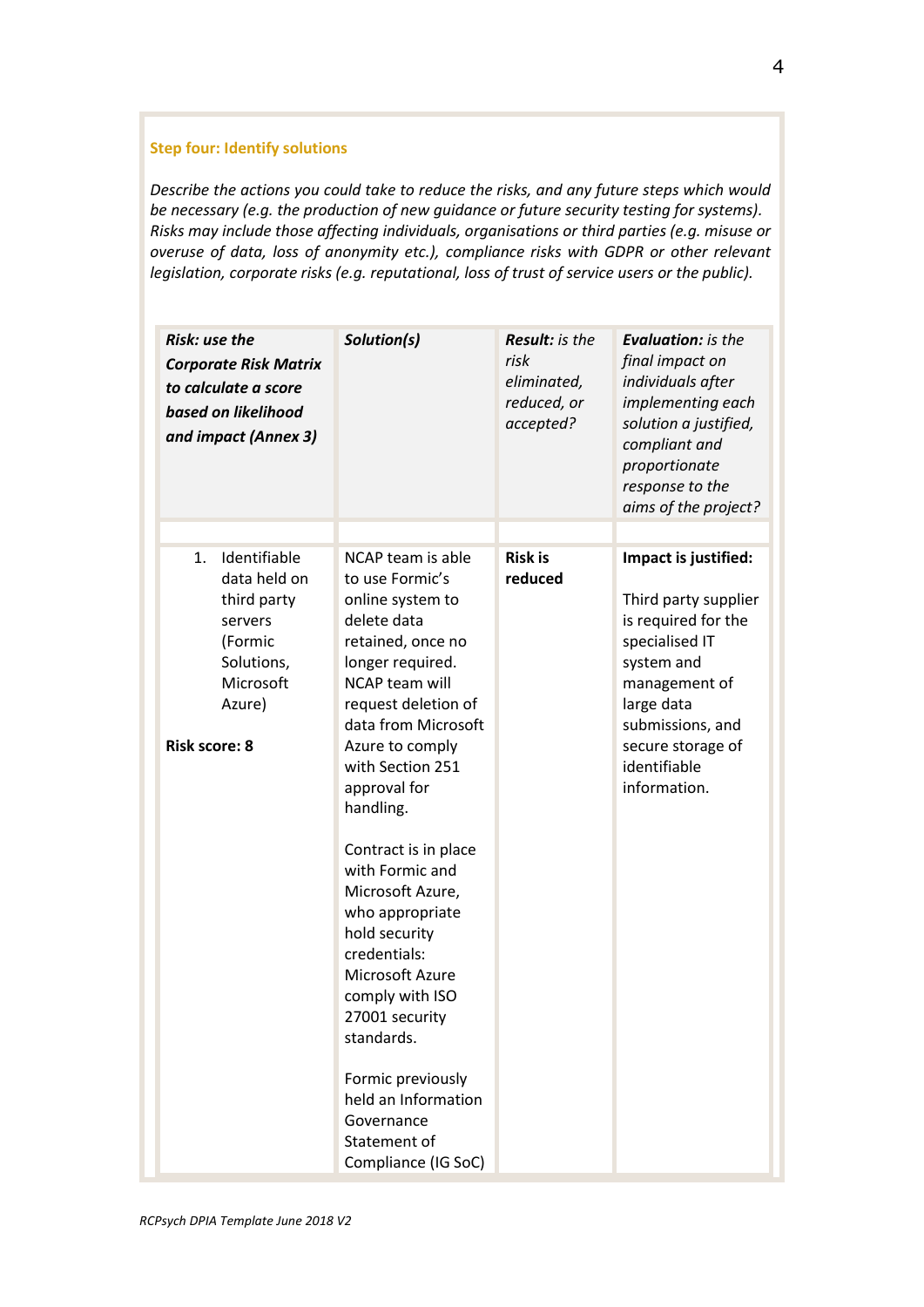|                                                                                                           | Level 2 and has<br>submitted a Data<br>Security and<br><b>Protection Toolkit</b><br>for 2019. Formic is<br>ISO27001:2013<br>certified and hold<br><b>Cyber Essentials Plus</b><br>accreditation).<br>Data will be<br>transferred to<br><b>RCPsych from</b><br>Formic using secure<br>IP transfer.      |                           |                                                                                                                          |
|-----------------------------------------------------------------------------------------------------------|--------------------------------------------------------------------------------------------------------------------------------------------------------------------------------------------------------------------------------------------------------------------------------------------------------|---------------------------|--------------------------------------------------------------------------------------------------------------------------|
| 2.<br><b>Datasets</b><br>shared by<br>email                                                               | All shared datasets<br>are password<br>protected.                                                                                                                                                                                                                                                      | <b>Risk is</b><br>reduced | Impact is justified:<br>Datasets are<br>emailed to                                                                       |
| <b>Risk score: 8</b>                                                                                      | Datasets containing<br>unique identifiers<br>are shared with the<br>data source<br>(participating<br>services). Data<br>emailed are<br>otherwise made<br>anonymous. No<br>identifiable data will<br>be shared via email<br>(identifiable data<br>will be removed and<br>NCAP IDs will be<br>included). |                           | members for<br>essential data<br>cleaning and local<br>analysis.                                                         |
| 3.<br>Laptop<br>containing<br>pseudonymous<br>data that is<br>lost or stolen                              | Only college<br>approved laptops<br>are used with<br>appropriate security<br>protections.                                                                                                                                                                                                              | <b>Risk is</b><br>reduced | Impact is justified:<br>Storage and use of<br>data on laptops<br>supports project                                        |
| <b>Risk score: 6</b>                                                                                      |                                                                                                                                                                                                                                                                                                        |                           | workflow.                                                                                                                |
| 4.<br>The wrong<br>datasets are<br>shared with<br>members,<br>containing<br>data on service<br>users from | All shared datasets<br>are password<br>protected; no<br>identifiable data are<br>returned to sites                                                                                                                                                                                                     | <b>Risk is</b><br>reduced | Impact is justified:<br>Datasets are<br>emailed to<br>members for<br>essential data<br>amendments and<br>local analysis. |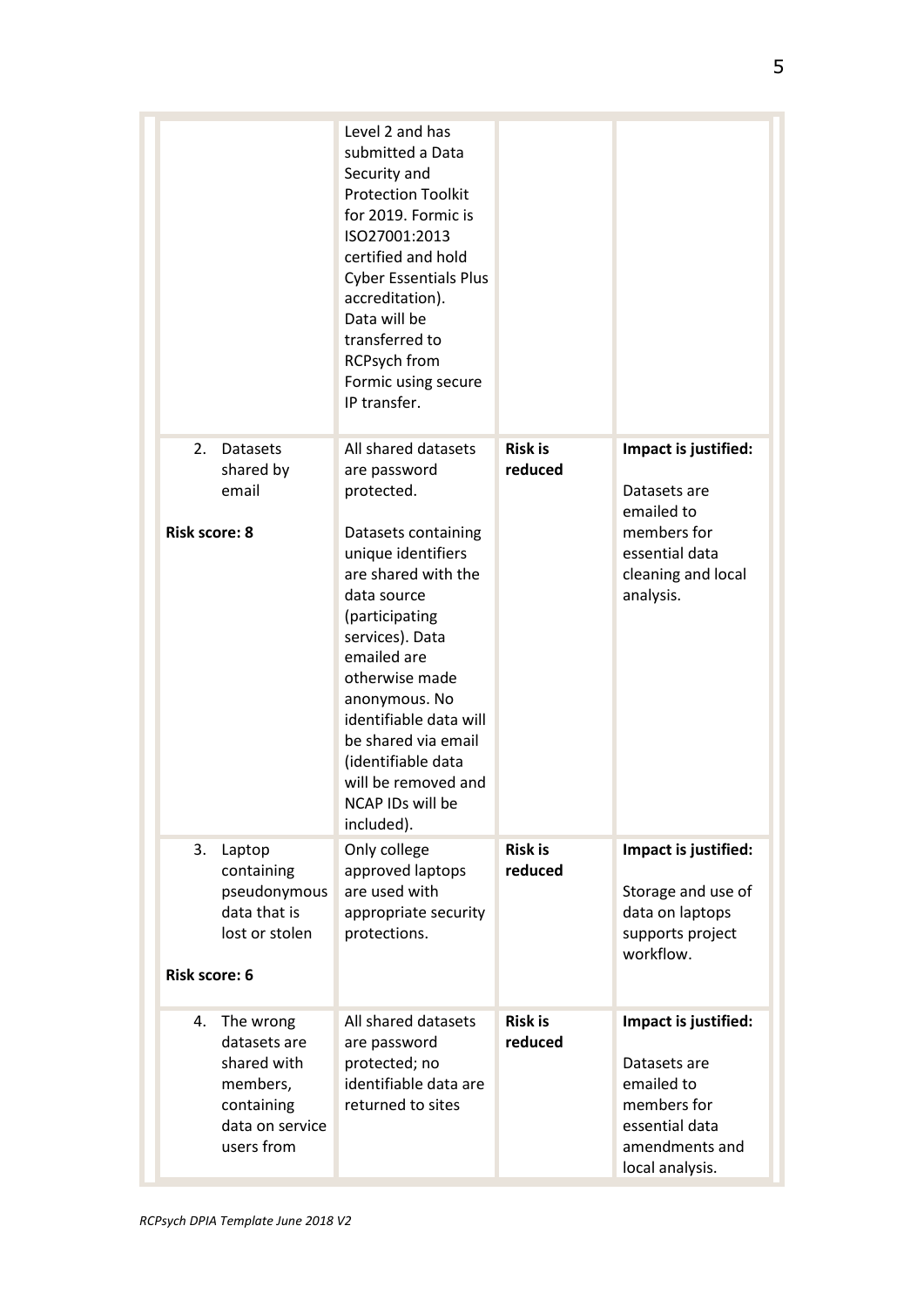| other<br>organisations<br><b>Risk score: 6</b>                                                                                                                                                                                      |                                                                                                                                                                                                                                                                                                                                                                                                                                                                                                        |                           |                                                                                                                                                                                                                |
|-------------------------------------------------------------------------------------------------------------------------------------------------------------------------------------------------------------------------------------|--------------------------------------------------------------------------------------------------------------------------------------------------------------------------------------------------------------------------------------------------------------------------------------------------------------------------------------------------------------------------------------------------------------------------------------------------------------------------------------------------------|---------------------------|----------------------------------------------------------------------------------------------------------------------------------------------------------------------------------------------------------------|
| 5.<br>Data<br>(electronic or<br>printed,<br>pseudonymous<br>or identifiable)<br>accessed by<br>unauthorised<br>staff at<br>RCPsych<br><b>Risk score: 4</b>                                                                          | Pseudonymous<br>datasets are stored<br>on secure servers<br>with restricted<br>access to project<br>folders. Computer<br>terminals time-out<br>and require<br>password access.<br>Identifiable datasets<br>are served on<br>Microsoft Azure<br>servers (outside<br>College system), and<br>access will be<br>granted only to<br>named staff via<br>remote desktop,<br>allowing all access<br>to be logged. Only<br>pseudonymous<br>versions of the<br>dataset will be<br>stored on College<br>servers. | <b>Risk is</b><br>reduced | Impact is justified:<br><b>Extent of staff</b><br>access to data<br>stored<br>electronically is the<br>minimum necessary<br>for the delivery of<br>project aims.                                               |
| Sensitive<br>6.<br>identifiable<br>data is<br>collected on<br>thousands of<br>service users.<br>Pseudonymous<br>version of data<br>is copied<br>across<br>software files<br>and retained<br>for five years.<br><b>Risk score: 4</b> | Policy is to review<br>retention of<br>datasets annually.<br>After being held for<br>5 years,<br>pseudonymous data<br>will be made<br>anonymous by<br>deletion of unique<br>patient identifiers.<br>Identifiable data will<br>only be retained for<br>1 year as per Section<br>251 approval. Other<br>than transfer to NHS<br>Digital, identifiable<br>data will not be<br>transferred between<br>systems.                                                                                             | <b>Risk is</b><br>reduced | Impact is justified:<br>Pseudonymous<br>data are retained to<br>ensure resolution of<br>queries. Validity of<br>reporting. Copying<br>datasets is essential<br>for the stages of<br>data cleaning,<br>analysis |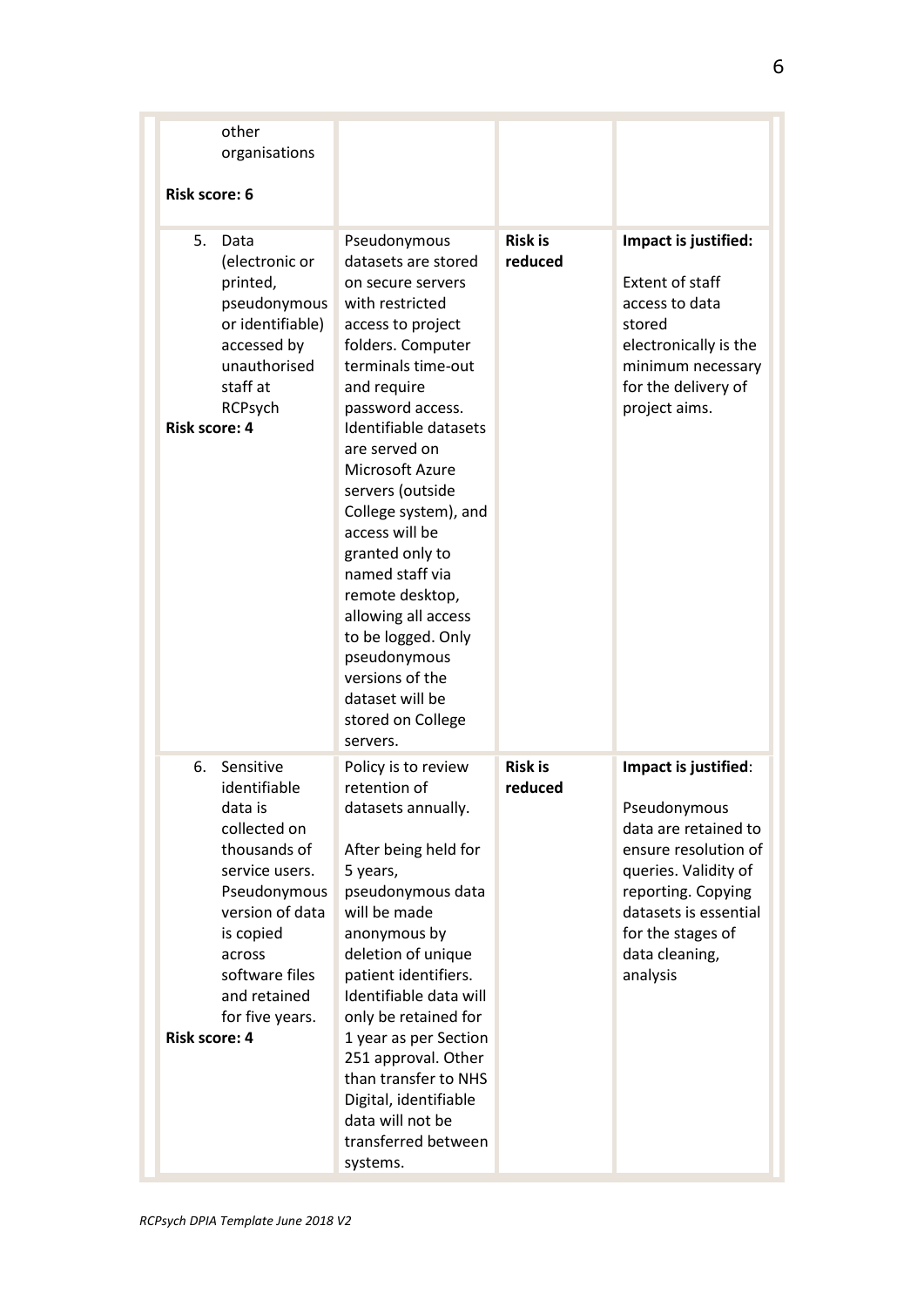|                                                                                                                                                     | Datasets are stored<br>on secure servers<br>with restricted<br>access. Identifiable<br>datasets are stored<br>on Microsoft Azure<br>servers. Only named<br>staff have access to<br>these.                                                                                                   |                           |                                                                                                                                                                                                                                   |
|-----------------------------------------------------------------------------------------------------------------------------------------------------|---------------------------------------------------------------------------------------------------------------------------------------------------------------------------------------------------------------------------------------------------------------------------------------------|---------------------------|-----------------------------------------------------------------------------------------------------------------------------------------------------------------------------------------------------------------------------------|
| Identifiable<br>7.<br>data (NHS<br>number,<br>gender,<br>postcode, YOB<br>and NCAP ID)<br>shared with<br><b>NHS Digital</b><br><b>Risk score: 4</b> | Data transferred<br>using secure<br>protocols with<br>Section 251<br>permission.                                                                                                                                                                                                            | <b>Risk is</b><br>reduced | Impact is justified:<br>Data will be<br>transferred to allow<br>matching with<br>MHSDS. This will<br>allow NCAP to<br>compare the<br>information in each<br>dataset. This is<br>essential for<br>delivery of the<br>project aims. |
| Identifiable<br>8.<br>data (NHS<br>number)<br>submitted to<br>the Check for<br><b>National Data</b><br>Opt-outs<br>service<br><b>Risk score: 4</b>  | Data transferred via<br>the secure MESH<br>service. Only the<br>minimum amount of<br>data required is<br>transferred (NHS<br>number).<br>Identifiable data are<br>stored on secure<br>Microsoft Azure<br>servers with<br>restricted access.<br>Only named staff<br>have access to<br>these. | <b>Risk is</b><br>reduced | Impact is justified:<br>Data will be<br>transferred to<br>Check for any<br>patient opt outs.<br>This is in order to<br>apply national data<br>opt-outs in<br>accordance with<br>patient wishes and<br>Section 251<br>conditions.  |
| Lack of<br>9.<br>knowledge or<br>understanding<br>about national<br>data opt-out<br>policy results                                                  | Process document<br>has been created<br>and shared with<br><b>NCAP</b> team<br>members to lay out<br>procedure. This                                                                                                                                                                        | <b>Risk is</b><br>reduced | Impact is justified:<br>We are required to<br>comply with the<br>national data opt<br>out policy when                                                                                                                             |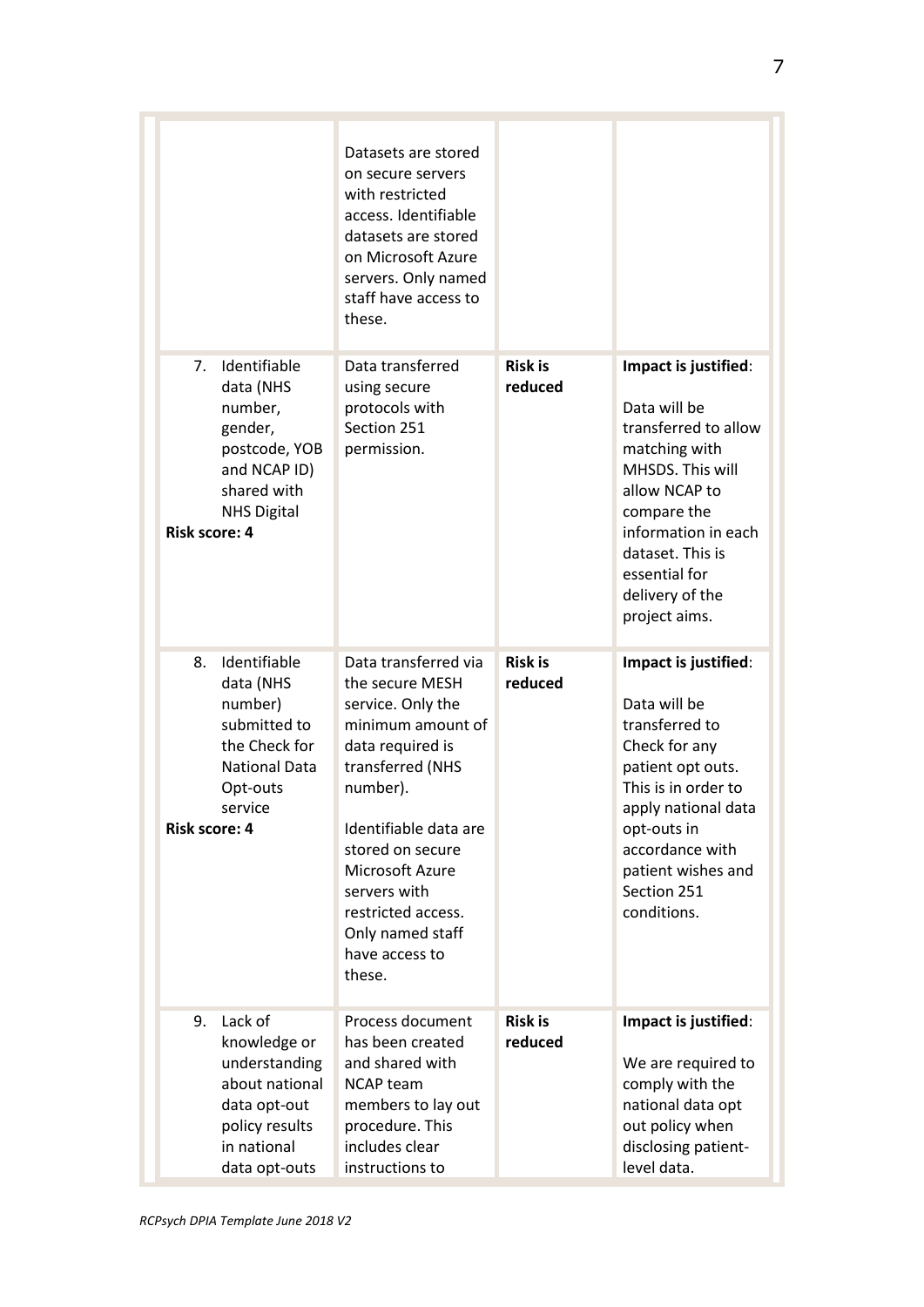| not being            | delete file received     |  |
|----------------------|--------------------------|--|
| applied or           | from the Check for       |  |
| being applied        | <b>National Opt-outs</b> |  |
| incorrectly to a     | service within 7         |  |
| data disclosure      | calendar days.           |  |
| <b>Risk score: 4</b> |                          |  |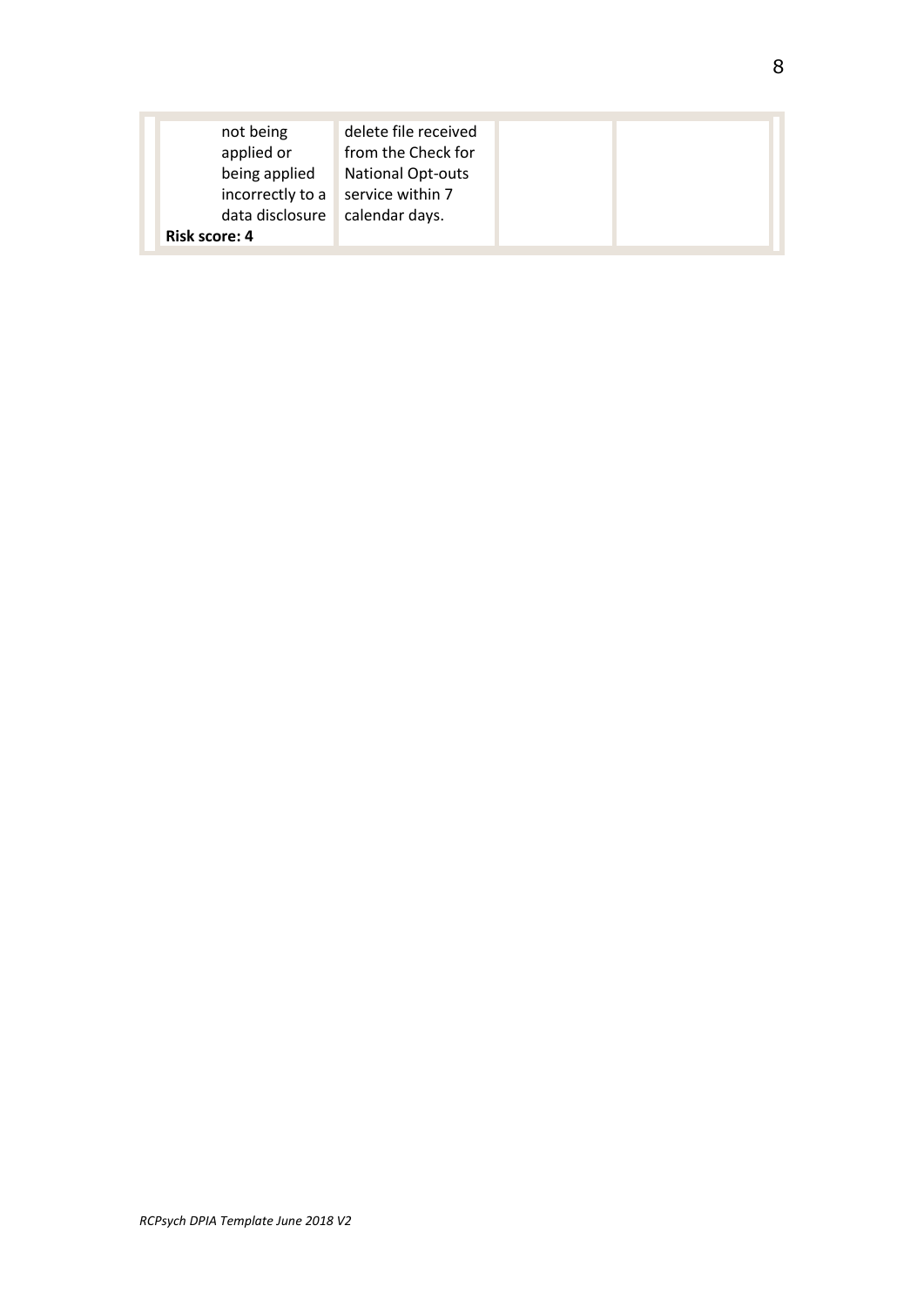## **Step five: Sign off and record the DPIA outcomes**

*Who has approved the privacy risks involved in the project? What solutions need to be implemented?*

| Risk                                                                                                                                      | Approved solution                                                                                                               | Person<br>Responsible and<br>deadline for<br>completion                      | Approved by                                    |
|-------------------------------------------------------------------------------------------------------------------------------------------|---------------------------------------------------------------------------------------------------------------------------------|------------------------------------------------------------------------------|------------------------------------------------|
| Identifiable data<br>held on third party<br>servers (Formic<br>Solutions,<br>Microsoft Azure)                                             | The NCAP team<br>will request data<br>are deleted from<br>Formic and<br>Microsoft Azure<br>servers, once no<br>longer required. | <b>Beatrice Tooke</b><br>Programme Mgr.<br>Completed and<br>ongoing activity | Alan Quirk, Head<br>of Audits and<br>Research. |
|                                                                                                                                           | Contract is in place<br>with Formic and<br>Microsoft Azure,<br>who hold<br>appropriate<br>security<br>credentials.              | Phil Burke, Head<br>of IT<br>Completed                                       | Alan Quirk, Head<br>of Audits and<br>Research. |
|                                                                                                                                           | NCAP team unique<br>passwords to<br>access Formic are<br>changed on a<br>regular basis                                          | Beatrice Tooke,<br>Programme Mgr.<br>Ongoing activity                        | Alan Quirk, Head<br>of Audits and<br>Research. |
|                                                                                                                                           | Only named<br>RCPsych staff will<br>have access to<br>Microsoft Azure<br>via remote<br>desktop. All access<br>will be logged    | Phil Burke, Head<br>of IT<br>Completed                                       | Alan Quirk, Head<br>of Audits and<br>Research. |
| Identifiable data<br>are transferred to<br>NHS Digital via<br>secure transfer to<br>enable them to<br>identify the cohort<br>in the MHSDS | Data are<br>transferred via<br>secure IP transfer,<br>approved as part<br>of Section 251<br>approval.                           | Phil Burke, Head<br>of IT<br>Ongoing activity                                | Alan Quirk, Head<br>of Audits and<br>Research. |
| Datasets shared by<br>email                                                                                                               | All shared datasets<br>are password<br>protected.                                                                               | Beatrice Tooke,<br>Programme Mgr.                                            | Alan Quirk, Head<br>of Audits and<br>Research. |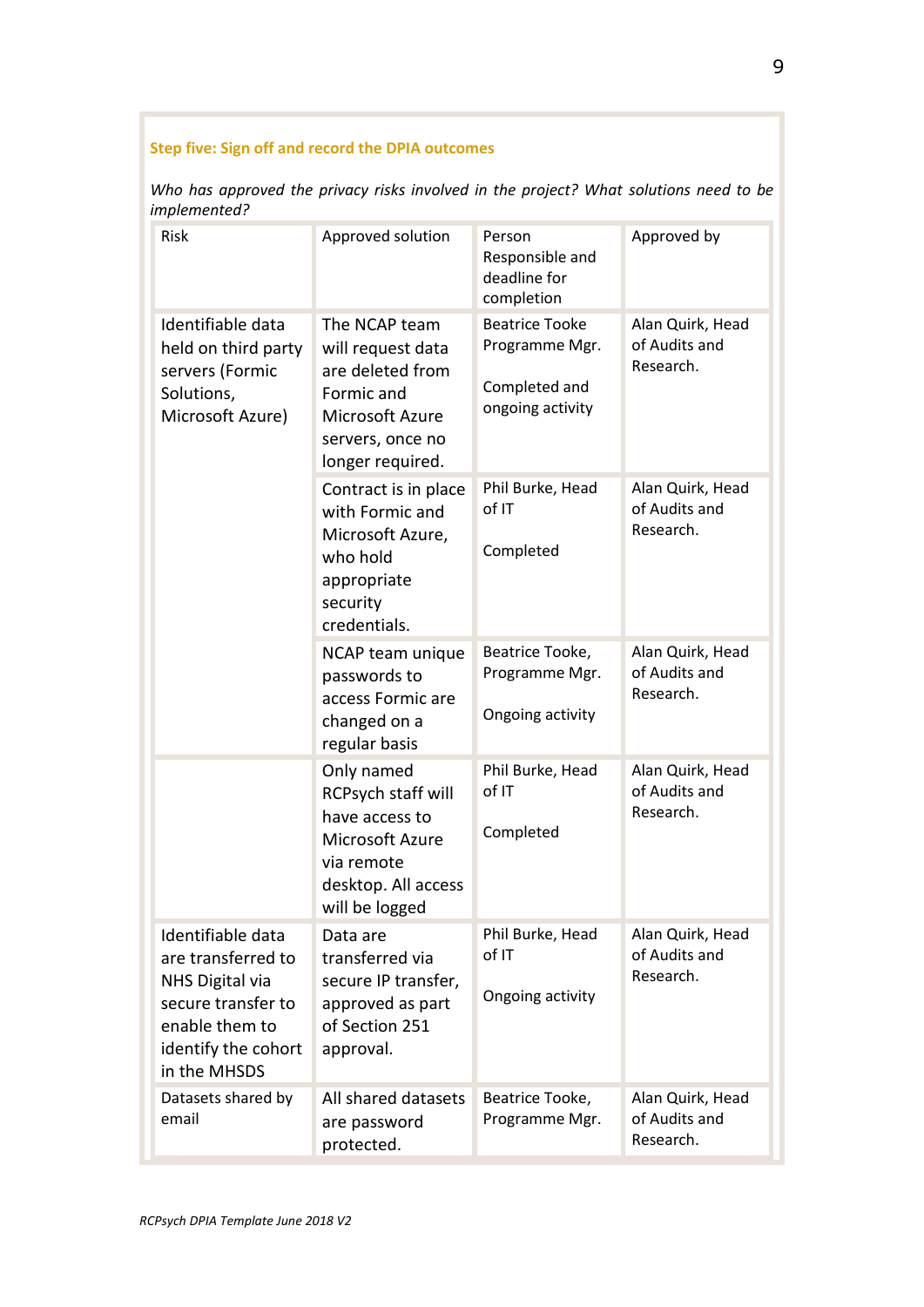|                                                                                                                            |                                                                                                                                                                                                                                                                                                                         | Completed and<br>ongoing activity                                      |                                                |
|----------------------------------------------------------------------------------------------------------------------------|-------------------------------------------------------------------------------------------------------------------------------------------------------------------------------------------------------------------------------------------------------------------------------------------------------------------------|------------------------------------------------------------------------|------------------------------------------------|
|                                                                                                                            | <b>Datasets</b><br>containing unique<br>identifiers are only<br>shared with the<br>data source<br>(member<br>organisations).<br>Data emailed are<br>otherwise made<br>anonymous. No<br>identifiable<br>information will be<br>included in the<br>datasets emailed<br>to sites.                                          | Beatrice Tooke,<br>Programme Mgr.<br>Completed and<br>ongoing activity | Alan Quirk, Head<br>of Audits and<br>Research. |
| Laptop containing<br>pseudonymous<br>data that is lost or<br>stolen                                                        | Only college<br>approved laptops<br>are used with<br>appropriate<br>security<br>protections. No<br>identifiable data<br>are stored on<br>laptops.                                                                                                                                                                       | Beatrice Tooke,<br>Programme Mgr.<br>Completed and<br>ongoing activity | Alan Quirk, Head<br>of Audits and<br>Research. |
| The wrong<br>datasets are<br>shared with<br>members,<br>containing data on<br>service users from<br>other<br>organisations | All shared datasets<br>are password<br>protected, with a<br>unique password<br>per service.<br>Passwords are not<br>sent with datasets.<br><b>Emails containing</b><br>datasets are cross<br>checked by another<br>member of the<br>NCAP team.<br>Identifiable data is<br>not included in<br>datasets sent to<br>sites. | Beatrice Tooke,<br>Programme Mgr.<br>Completed and<br>ongoing activity | Alan Quirk, Head<br>of Audits and<br>Research. |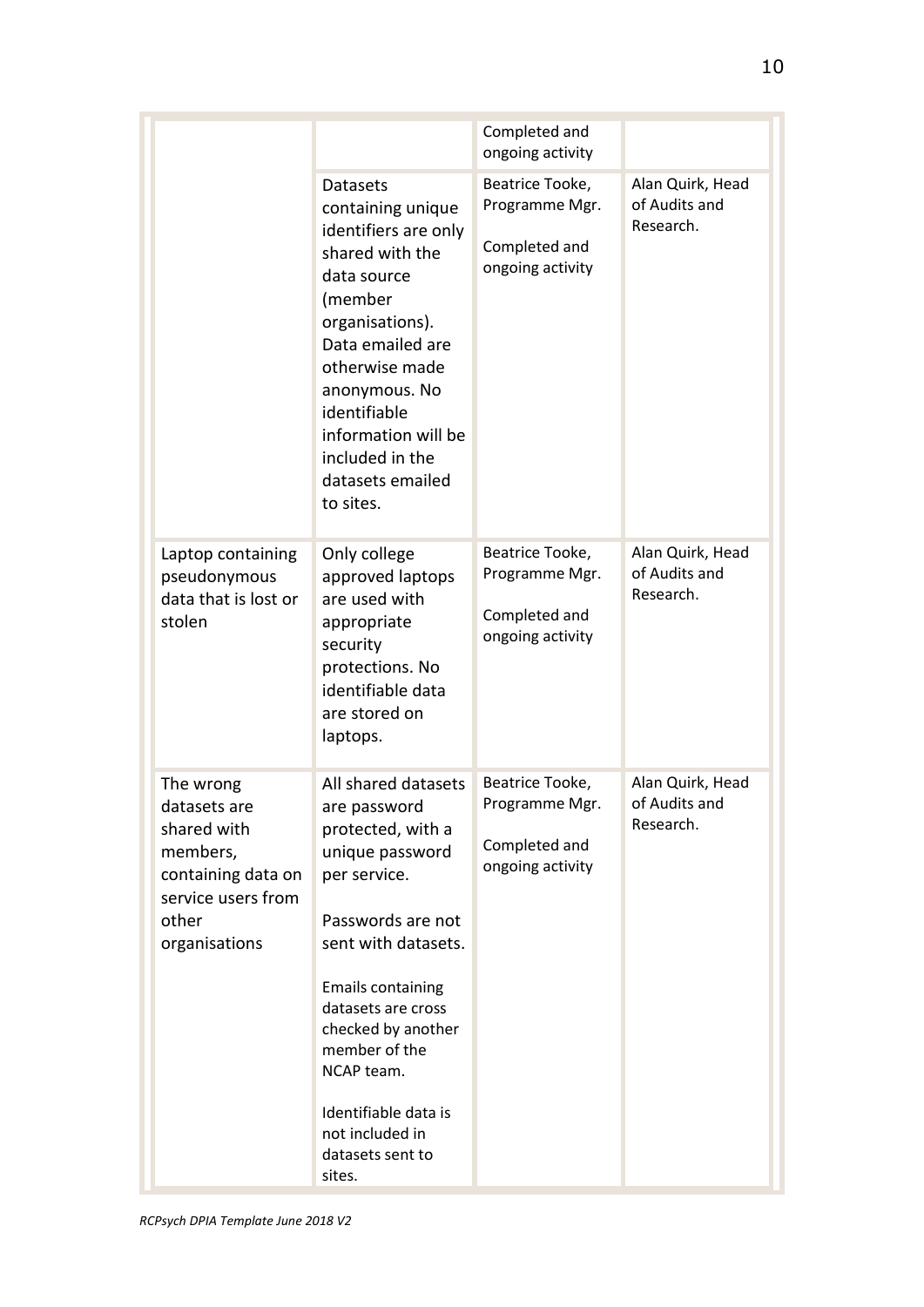| Data (electronic or<br>printed,<br>pseudonymous or<br>identifiable)<br>accessed by<br>unauthorised staff<br>at RCPsych   | Pseudonymous<br>datasets are<br>stored on secure<br>servers with<br>restricted access<br>to project folders.<br>Computer<br>terminals time-out<br>and require<br>password access.<br>Identifiable data<br>are stored on<br>Microsoft Azure<br>servers. Only<br>named College<br>staff have access<br>via remote<br>desktop. All access<br>is logged. | Phil Burke, Head<br>of IT<br>Completed                                 | Alan Quirk, Head<br>of Audits and<br>Research.                                  |
|--------------------------------------------------------------------------------------------------------------------------|------------------------------------------------------------------------------------------------------------------------------------------------------------------------------------------------------------------------------------------------------------------------------------------------------------------------------------------------------|------------------------------------------------------------------------|---------------------------------------------------------------------------------|
| Sensitive<br>identifiable data<br>are collected on<br>thousands of<br>service users for<br>each audit.<br>Pseudonymous   | Policy is to review<br>retention of<br>datasets annually.                                                                                                                                                                                                                                                                                            | Beatrice Tooke,<br>Programme Mgr.<br>Completed and<br>ongoing activity | Alan Quirk, Head<br>of Audits and<br>ResearchHead of<br>Audits and<br>Research. |
| versions of the<br>datasets are<br>copied across<br>software files<br>retained for long-<br>term statistical<br>analysis | After being held<br>for 5 years,<br>pseudonymous<br>data will be made<br>anonymous by<br>deletion of unique<br>patient identifiers.                                                                                                                                                                                                                  | Beatrice Tooke,<br>Programme Mgr.                                      | Alan Quirk, Head<br>of Audits and<br>Research.                                  |
|                                                                                                                          | Pseudonymous<br>datasets are<br>stored on secure<br>servers with<br>restricted access.                                                                                                                                                                                                                                                               | Phil Burke, Head<br>of IT<br>Completed                                 | Alan Quirk, Head<br>of Audits and<br>Research.                                  |
|                                                                                                                          | Identifiable<br>datasets are<br>stored on<br>Microsoft azure<br>servers. Only                                                                                                                                                                                                                                                                        | Phil Burke, Head<br>of IT<br>Ongoing                                   | Alan Quirk, Head<br>of Audits and<br>Research.                                  |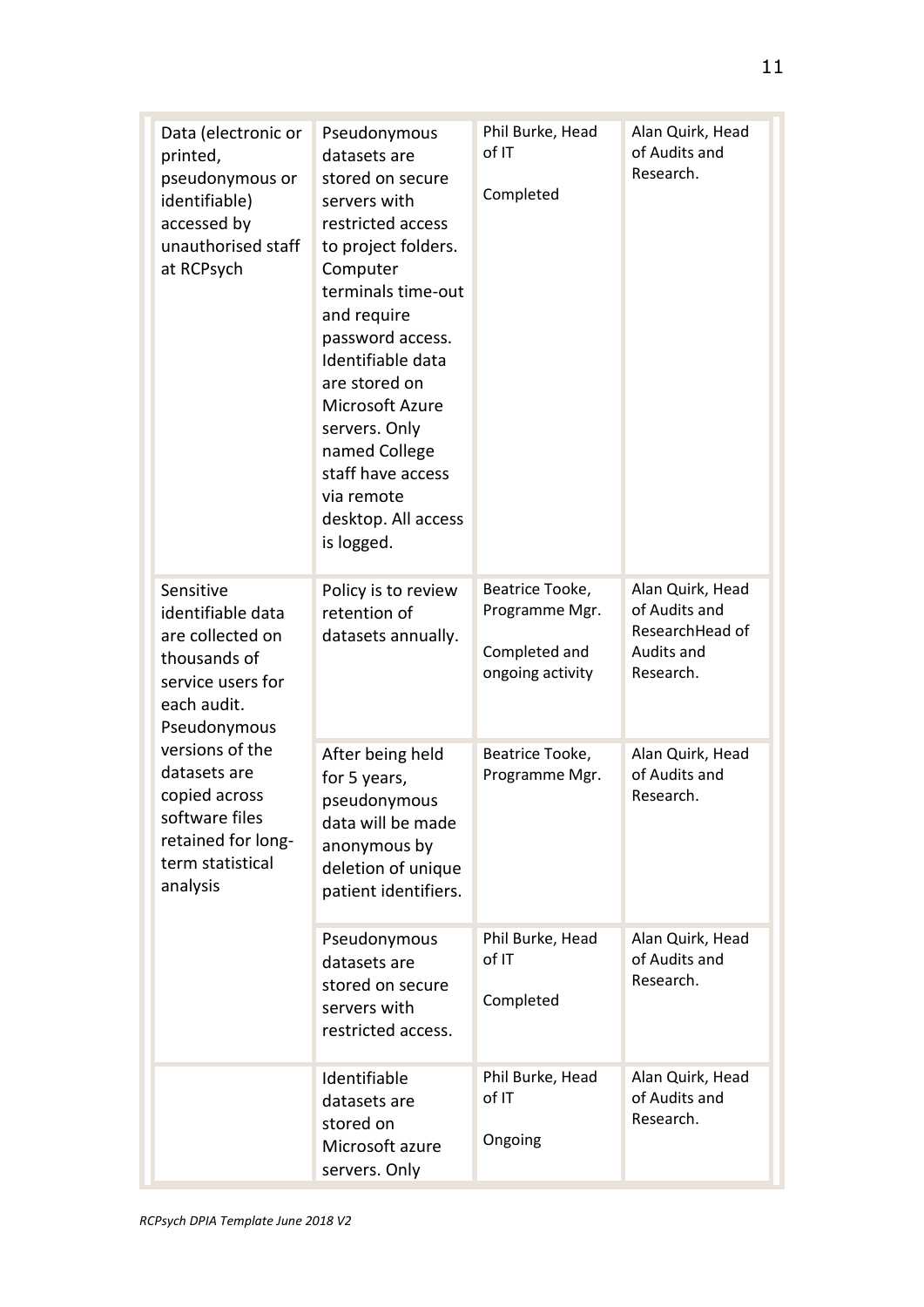|                                                                                                                                                                                                        | named College<br>staff will have<br>access to these. All<br>access is logged.<br>Identifiable data<br>will be stored for<br>the period granted<br>by Section 251<br>approval.                                                                                                                                                               |                                                                        |                                                |
|--------------------------------------------------------------------------------------------------------------------------------------------------------------------------------------------------------|---------------------------------------------------------------------------------------------------------------------------------------------------------------------------------------------------------------------------------------------------------------------------------------------------------------------------------------------|------------------------------------------------------------------------|------------------------------------------------|
| Lack of knowledge<br>or understanding<br>about national<br>data opt-out policy<br>results in national<br>data opt-outs not<br>being applied or<br>being applied<br>incorrectly to a<br>data disclosure | Process document<br>has been created<br>and shared with<br><b>NCAP</b> team<br>members to lay out<br>procedure for<br>meeting national<br>opt-out policy when<br>disclosing data. This<br>includes clear<br>instructions to<br>delete file received<br>from the Check for<br><b>National Opt-outs</b><br>service within 7<br>calendar days. | Beatrice Tooke,<br>Programme Mgr.<br>Completed and<br>ongoing activity | Alan Quirk, Head<br>of Audits and<br>Research. |
| Unauthorised<br>access to patient<br>identifiable data<br>when file of NHS<br>numbers is sent to<br>the Check for<br>National Data opt-<br>outs service                                                | Data transferred via<br>the secure MESH<br>service. Only the<br>minimum amount of<br>data required is<br>transferred (NHS<br>number).<br>Identifiable data are<br>stored on secure<br>Microsoft Azure<br>servers with<br>restricted access.<br>Only named staff<br>have access to<br>these.                                                 | Phil Burke, Head<br>of IT<br>Ongoing                                   | Alan Quirk, Head<br>of Audits and<br>Research. |
| Returned file from<br>the Check for<br>National Data opt-<br>outs service is<br>inadvertently                                                                                                          | Process document<br>has been created<br>and shared with<br><b>NCAP</b> team<br>members to lay out<br>procedure for                                                                                                                                                                                                                          | Beatrice Tooke,<br>Programme Mgr.<br>Completed and<br>ongoing activity | Alan Quirk, Head<br>of Audits and<br>Research. |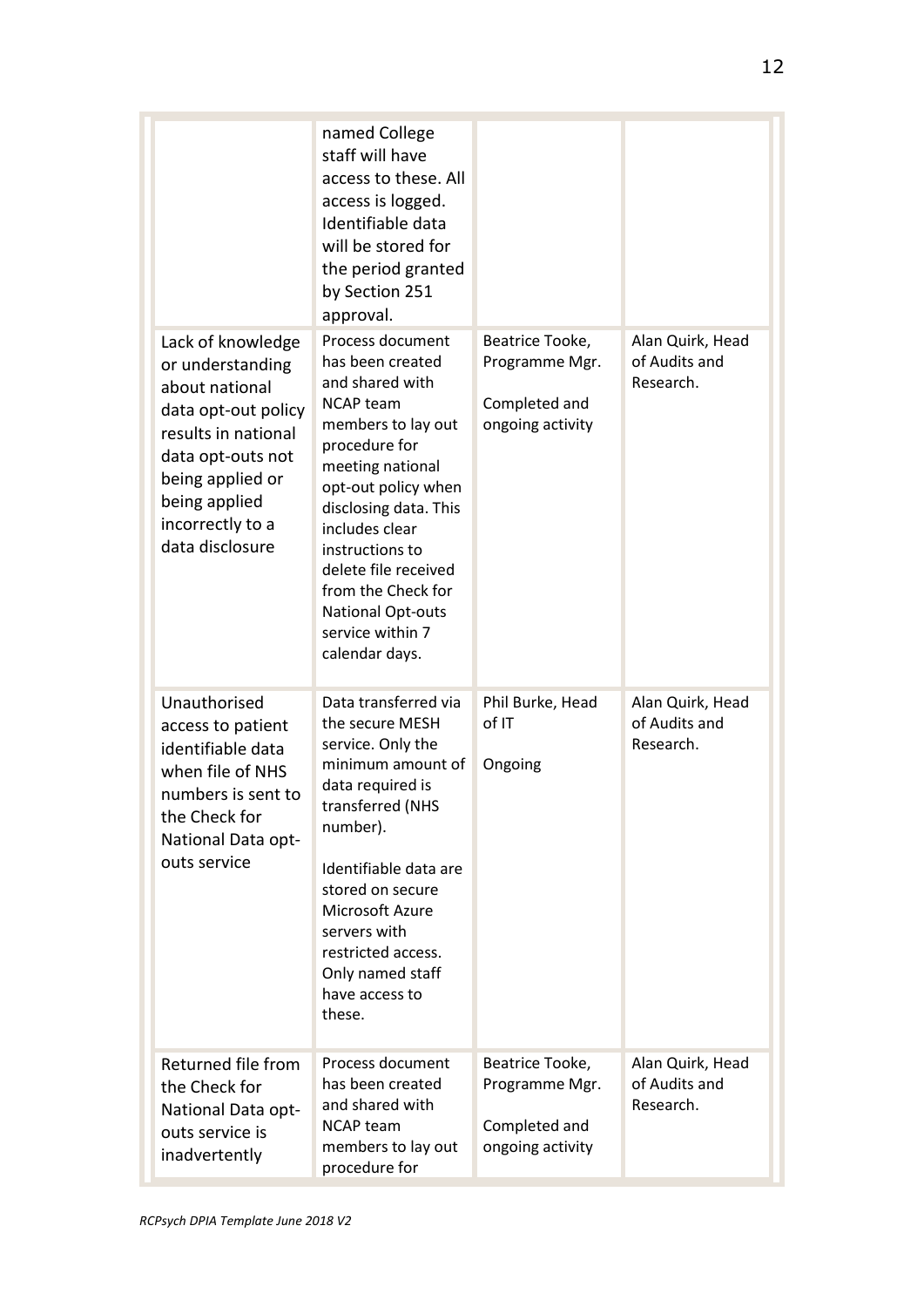| retained for more<br>than 7 calendar<br>days |
|----------------------------------------------|
|----------------------------------------------|

#### **Step six: Integrate the DPIA outcomes back into the project plan**

*Who is responsible for integrating the DPIA outcomes back into the project plan and updating any project management paperwork? Who is responsible for implementing the solutions that have been approved? Who is the contact for any Data Protection concerns that may arise in the future?*

| Action to be taken                                                                                                                                                  | Date for completion of<br>actions | Responsibility for action |
|---------------------------------------------------------------------------------------------------------------------------------------------------------------------|-----------------------------------|---------------------------|
|                                                                                                                                                                     |                                   |                           |
| Online forms are<br>designed with restricted<br>fields to reduce errors.                                                                                            | Completed                         | <b>Beatrice Tooke</b>     |
| NCAP team will request<br><b>Formic and Microsoft</b><br>Azure delete data<br>retained, once no longer<br>required.                                                 | Ongoing                           | <b>Beatrice Tooke</b>     |
| Contract is in place with<br><b>Formic and Microsoft</b><br>Azure who appropriate<br>hold security credentials.                                                     | Completed.                        | <b>Phil Burke</b>         |
| All shared datasets are<br>password protected.                                                                                                                      | Completed.                        | <b>Beatrice Tooke</b>     |
| Datasets containing<br>unique identifiers are<br>only shared with the<br>data source (member<br>organisations). Data<br>emailed are otherwise<br>made anonymous. No | Ongoing                           | <b>Beatrice Tooke</b>     |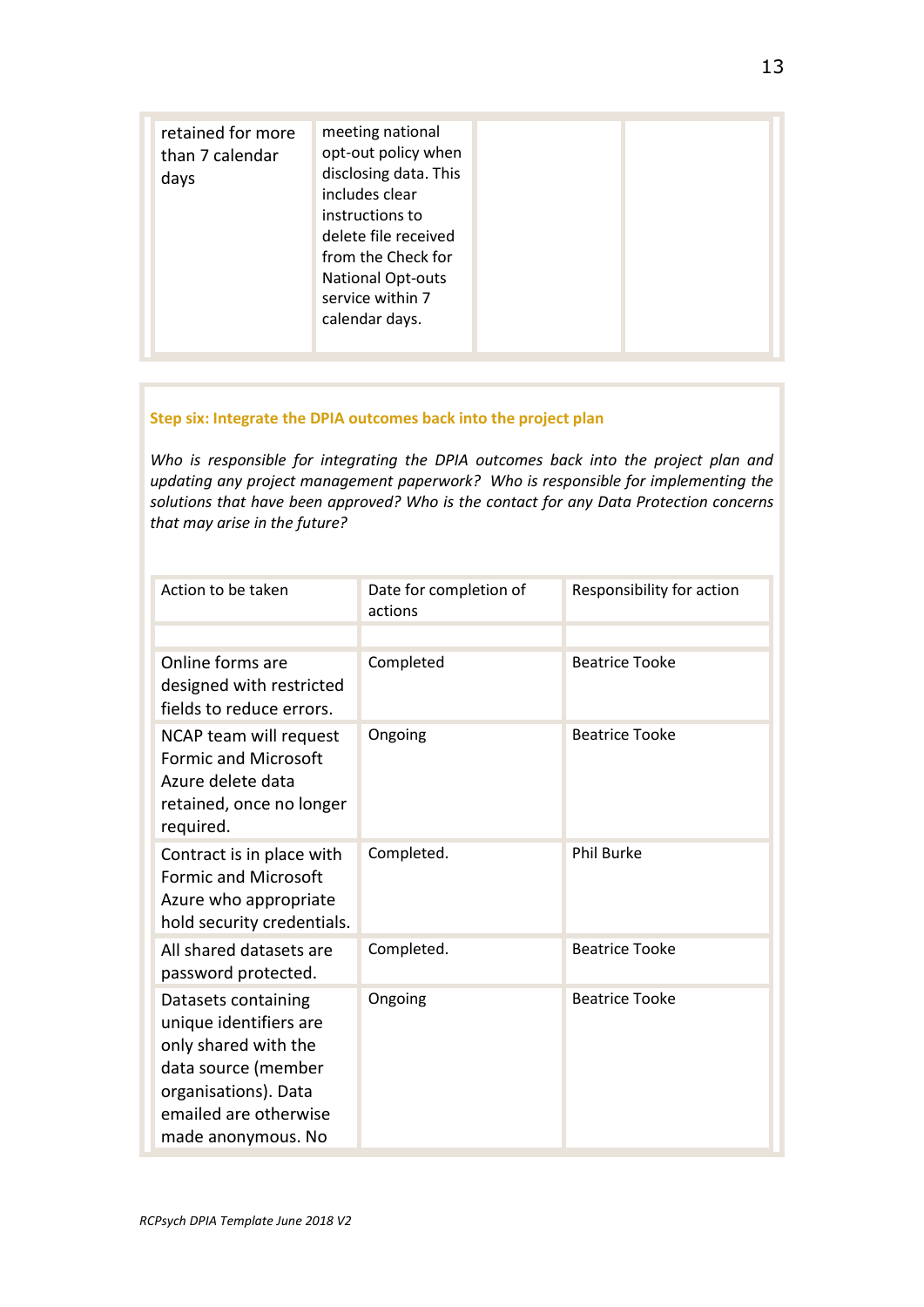| identifiable data will be<br>shared via email.                                                                                                                                         |            |                       |
|----------------------------------------------------------------------------------------------------------------------------------------------------------------------------------------|------------|-----------------------|
| Only college approved<br>laptops are used with<br>appropriate security<br>protections                                                                                                  | Completed. | <b>Beatrice Tooke</b> |
| All shared datasets are<br>password protected.                                                                                                                                         | Ongoing    | <b>Beatrice Tooke</b> |
| Psuedonymous datasets<br>are stored on secure<br>servers with restricted<br>access to project folders.<br>Computer terminals<br>time-out and require<br>password access.               | Completed. | <b>Beatrice Tooke</b> |
| Identifiable datasets are<br>stored on Microsoft<br>Azure servers to which<br>only named staff have<br>access via remote<br>desktop.                                                   | Ongoing    | <b>Phil Burke</b>     |
| Policy is to review<br>retention of datasets<br>annually.                                                                                                                              | Ongoing    | <b>Beatrice Tooke</b> |
| After being held for 5<br>years, pseudonymous<br>data will be made<br>anonymous by deletion<br>of unique patient<br>identifiers.                                                       | Ongoing    | <b>Beatrice Tooke</b> |
| Identifiable data will be<br>stored for the 1 year<br>period allowed<br>according to Section 251<br>approval. Any retention<br>past this date will<br>require Section 251<br>approval. | Ongoing    | <b>Beatrice Tooke</b> |
| Identifiable data will<br>only be transferred to<br>NHS Digital via secure IP<br>transfer.                                                                                             | Ongoing    | Beatrice Tooke.       |
| MESH service will be<br>used to submit and                                                                                                                                             | Ongoing    | <b>Beatrice Tooke</b> |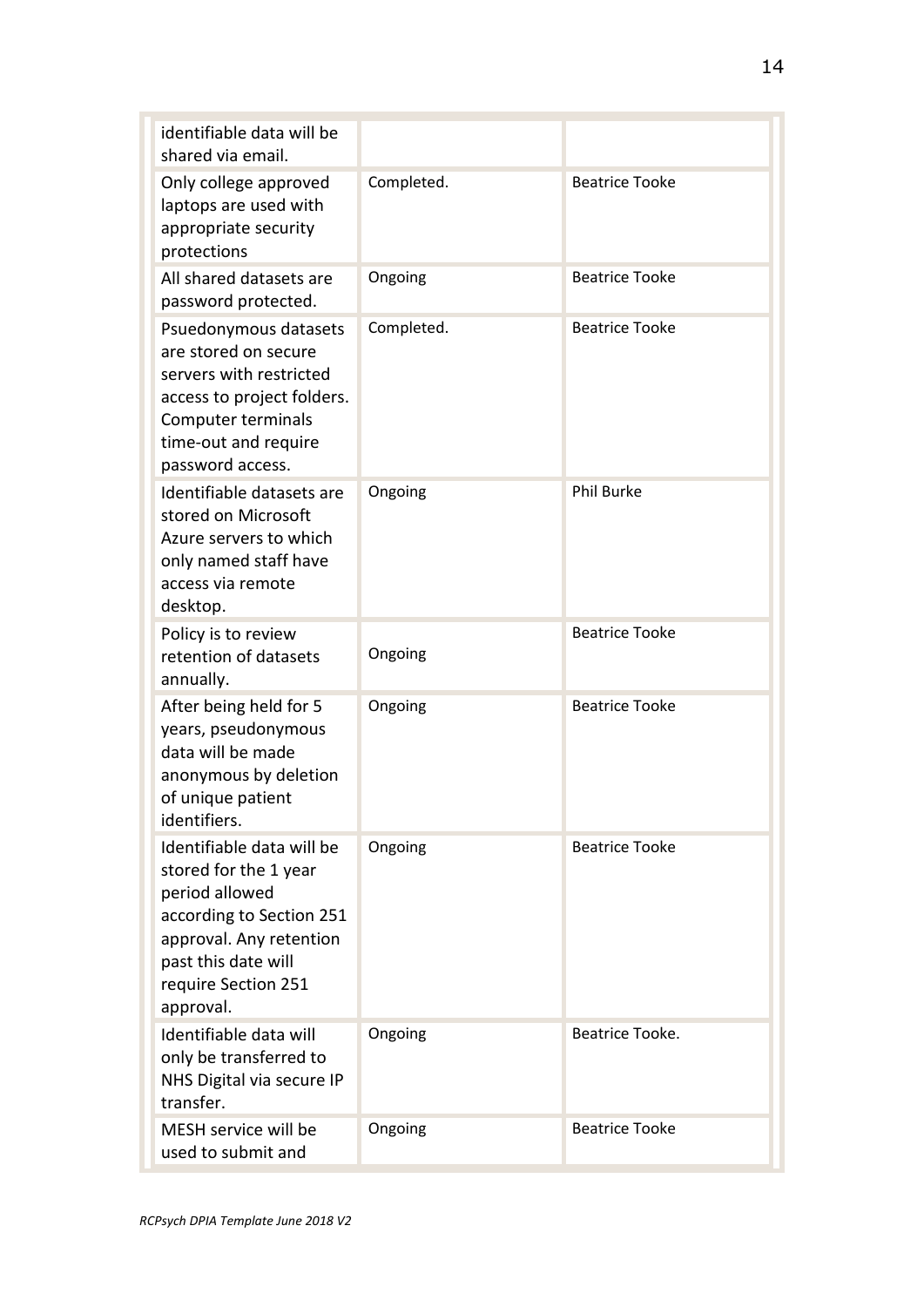| receive data back from<br><b>Check for National Opt-</b><br>outs service                                                                            |           |                       |  |  |
|-----------------------------------------------------------------------------------------------------------------------------------------------------|-----------|-----------------------|--|--|
| Process document<br>created and shared with<br>NCAP staff documenting<br>how and when national<br>data opt-out applies and<br>the process to follow | Completed | <b>Beatrice Tooke</b> |  |  |
|                                                                                                                                                     |           |                       |  |  |
| Contact point for future privacy concerns                                                                                                           |           |                       |  |  |
| Head of Faculties and Governance – Data Protection Officer                                                                                          |           |                       |  |  |
| 020 3701 2582                                                                                                                                       |           |                       |  |  |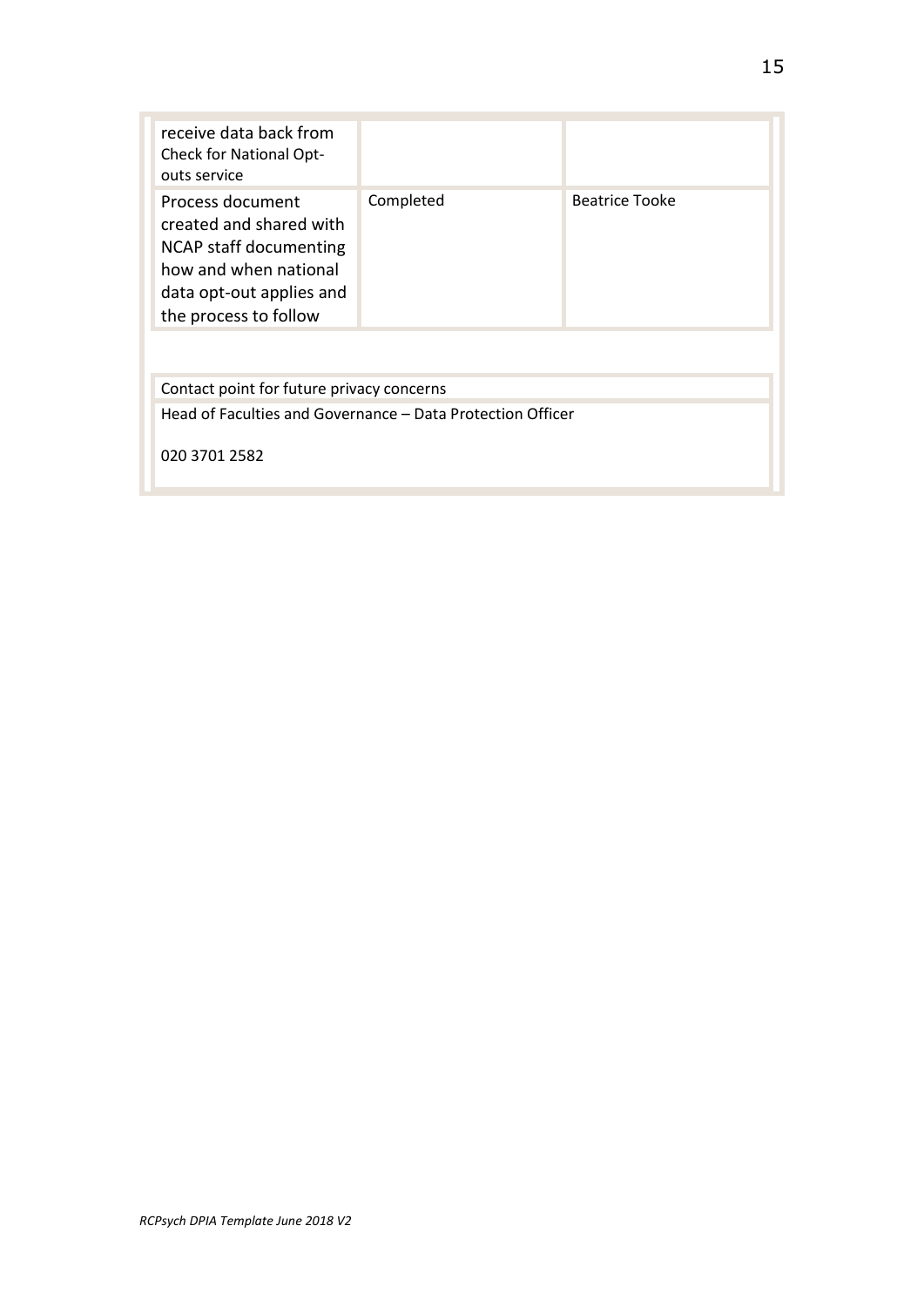#### <span id="page-27-0"></span>**Primary contact for advice and guidance**

Richa Sharma Head of Membership Services and Faculties – Data Protection Officer [richa.sharma@rcpsych.ac.uk](mailto:Philippa.BHanson@rcpsych.ac.uk) 020 3701 2589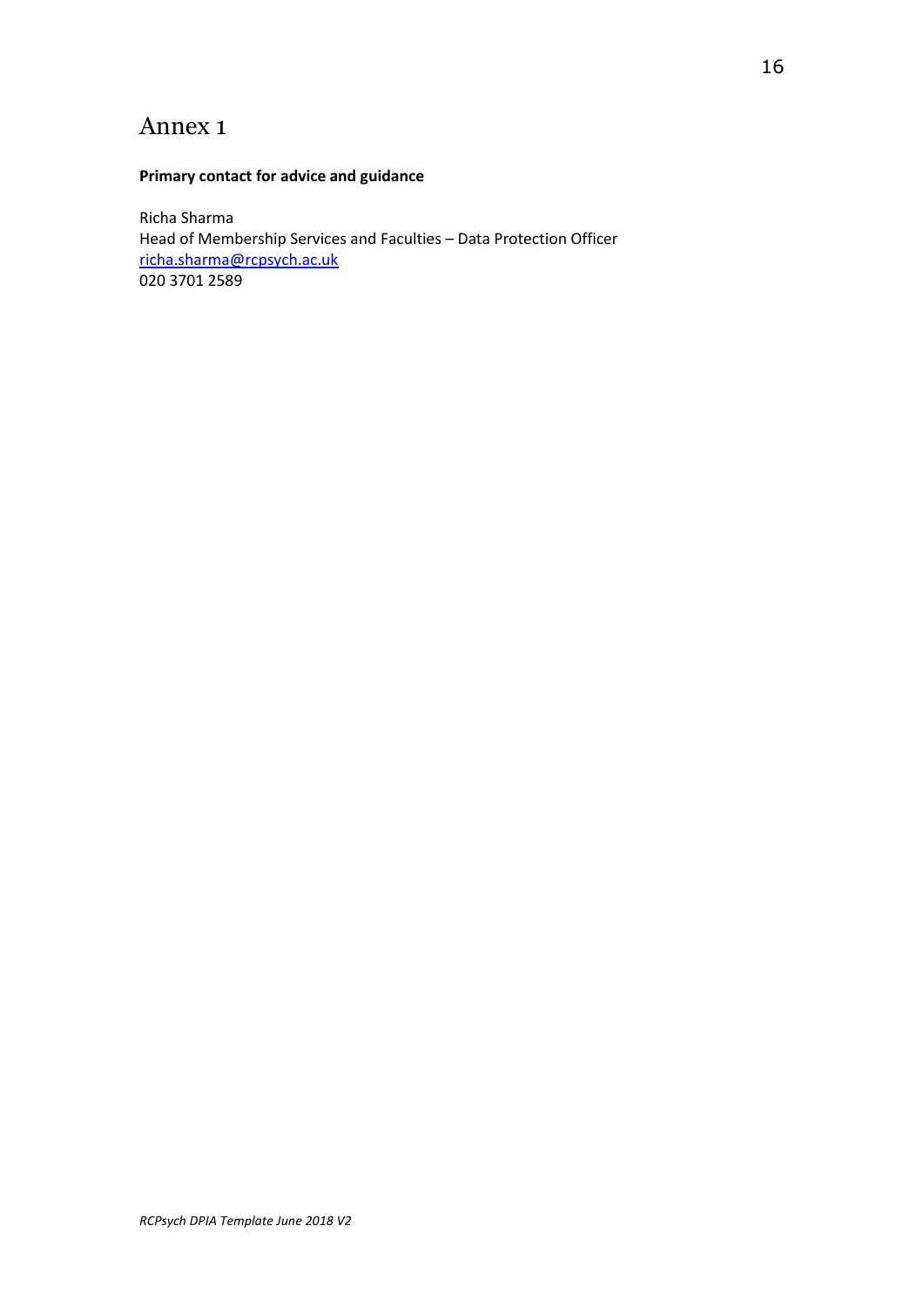#### <span id="page-28-1"></span><span id="page-28-0"></span>The data protection principles and relevant questions

Answering these questions during the DPIA process will help you to identify where there is a risk that the project will fail to comply with the General Data Protection Regulation, Data Protection Act 2018 or other relevant legislation, for example the Human Rights Act.

Personal data shall be:

- **1. processed lawfully, fairly and in a transparent manner in relation to the data subject ('lawfulness, fairness and transparency');**
	- a) Have you identified the purpose of the project?
	- b) How will you tell individuals about the use of their personal data?
	- c) Do you need to amend or create a new privacy notice/s?
	- d) Have you established which conditions for processing apply?
	- e) If you are relying on consent to process personal data, how will this be collected and what will you do if it is withheld or withdrawn?
	- f) If your organisation is subject to the Human Rights Act, you also need to consider:
	- g) Will your actions interfere with the right to privacy under Article 8?
	- h) Have you identified the social need and aims of the project?
	- i) Are your actions a proportionate response to the social need?
- **2. collected for specified, explicit and legitimate purposes and not further processed in a manner that is incompatible with those purposes; further processing for archiving purposes in the public interest, scientific or historical research purposes or statistical purposes shall, in accordance with [Article](https://gdpr-info.eu/art-89-gdpr/) 89(1), not be considered to be incompatible with the initial purposes ('purpose limitation');**
	- a) Does your project plan cover all of the purposes for processing personal data?
	- b) Have you identified potential new purposes as the scope of the project expands?
	- c) Consider using the Data Categories table at Annex 4 to help you identify the purposes of your collection/processing – this may help you evaluate the scope of the data required for your project.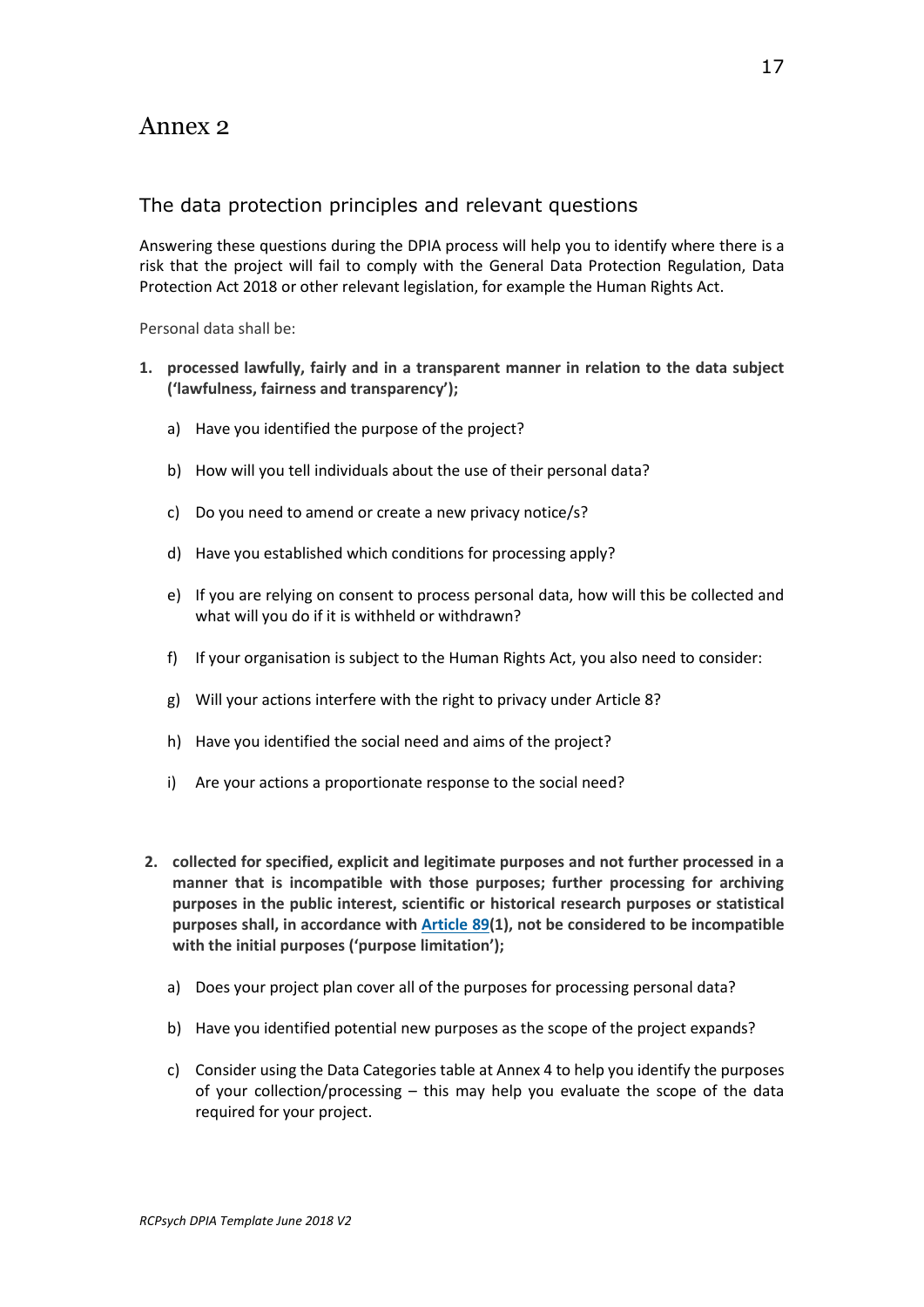- **3. adequate, relevant and limited to what is necessary in relation to the purposes for which they are processed ('data minimisation');**
	- a) Is the quality of the information good enough for the purposes it is used?
	- b) Which personal data could you not use, without compromising the needs of the project?
- **4. accurate and, where necessary, kept up to date; every reasonable step must be taken to ensure that personal data that are inaccurate, having regard to the purposes for which they are processed, are erased or rectified without delay ('accuracy');**
	- a) If you are procuring new software does it allow you to amend data when necessary?
	- b) How are you ensuring that personal data obtained from individuals or other organisations is accurate?
- **5. kept in a form which permits identification of data subjects for no longer than is necessary for the purposes for which the personal data are processed; personal data may be stored for longer periods insofar as the personal data will be processed solely for archiving purposes in the public interest, scientific or historical research purposes or statistical purposes in accordance with [Article](https://gdpr-info.eu/art-89-gdpr/) 89(1) subject to implementation of the appropriate technical and organisational measures required by this Regulation in order to safeguard the rights and freedoms of the data subject ('storage limitation');**
	- a) What retention periods are suitable for the personal data you will be processing?
	- b) Are you procuring software that will allow you to delete information in line with your retention periods?
- <span id="page-29-0"></span>**6. processed in a manner that ensures appropriate security of the personal data, including protection against unauthorised or unlawful processing and against accidental loss, destruction or damage, using appropriate technical or organisational measures ('integrity and confidentiality').**
	- a) Do any new systems provide protection against the security risks you have identified?
	- b) What training and instructions are necessary to ensure that staff know how to operate a new system securely?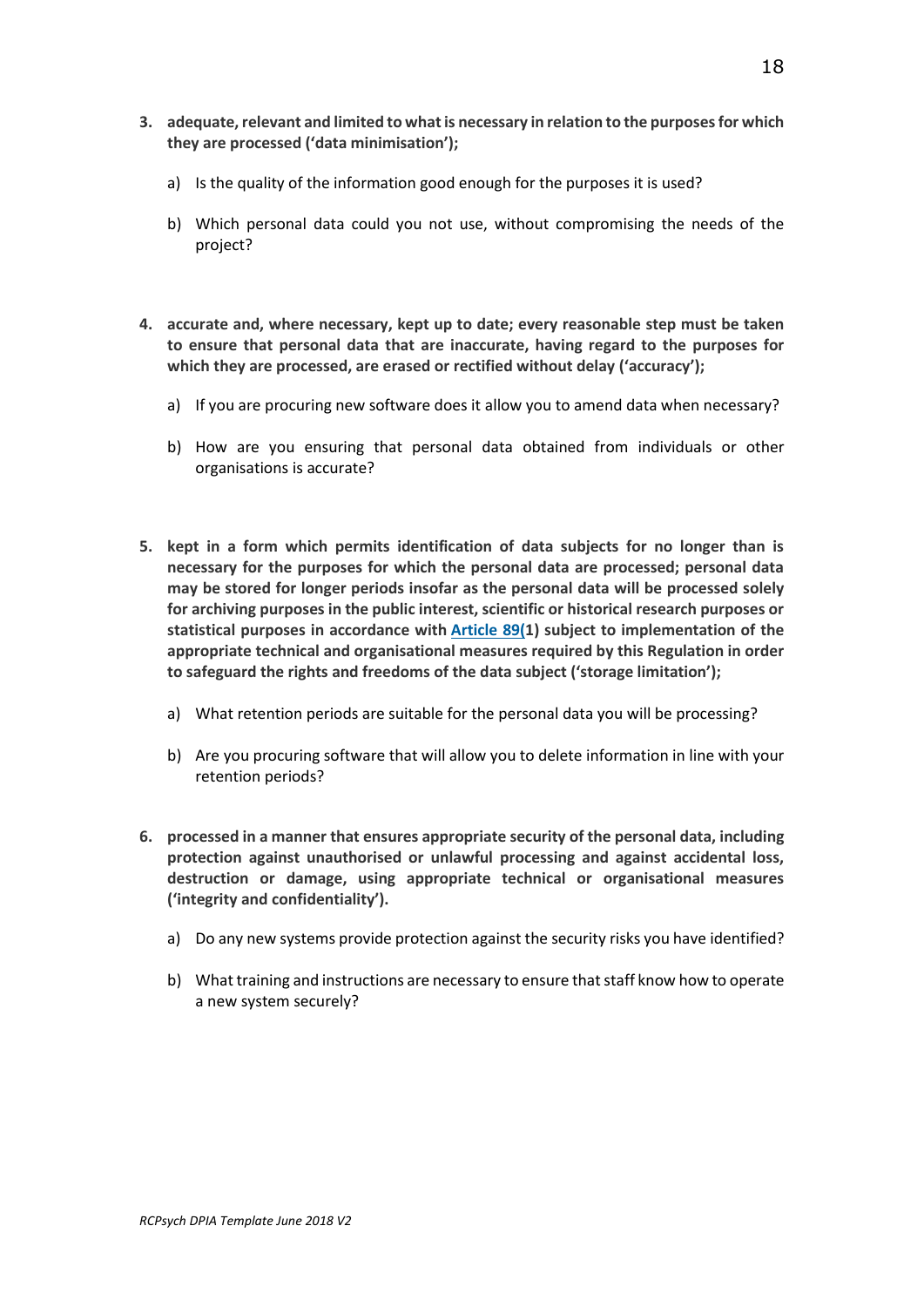## **Risk and Issues Log**

| No | Risk Risk Description Likeli-hood Severity of | Impact | <b>Risk</b><br>Score | <b>Example 18 Raw</b> Mitigation | Likelihood | Severity of impact | <b>Residual Risk</b> | Owner |
|----|-----------------------------------------------|--------|----------------------|----------------------------------|------------|--------------------|----------------------|-------|
|    |                                               |        |                      |                                  |            |                    |                      |       |
|    |                                               |        |                      |                                  |            |                    |                      |       |
|    |                                               |        |                      |                                  |            |                    |                      |       |
|    |                                               |        |                      |                                  |            |                    |                      |       |

Low likelihood & low severity of impact  $1-3$ Low / medium likelihood & low / medium severity of impact  $4 - 5$ Medium likelihood & medium severity of impact  $6-9$ 

Medium / high likelihood & medium / high severity of impact  $10 - 16$ 

15-25 High likelihood & high severity of impact

| $\frac{6}{2}$ | 5                          | 5                   | 10                      | 15 | 20 | 25               |  |  |
|---------------|----------------------------|---------------------|-------------------------|----|----|------------------|--|--|
|               | 4                          | 4                   | 8                       | 12 | 16 | 20               |  |  |
| Impact        | з                          | з                   | 6                       | 9  | 12 | 15               |  |  |
|               | $\overline{\mathbf{2}}$    | $\mathbf{z}$        | 4                       | 6  | 8  | 10               |  |  |
|               | <b>Mo7</b><br>$\mathbf{1}$ | 1                   | $\overline{\mathbf{z}}$ | з  | 4  | 5                |  |  |
|               |                            | $\mathbf{1}$<br>Low | $\overline{\mathbf{z}}$ | з  | 4  | 5<br><b>High</b> |  |  |
|               |                            | <b>Likelihood</b>   |                         |    |    |                  |  |  |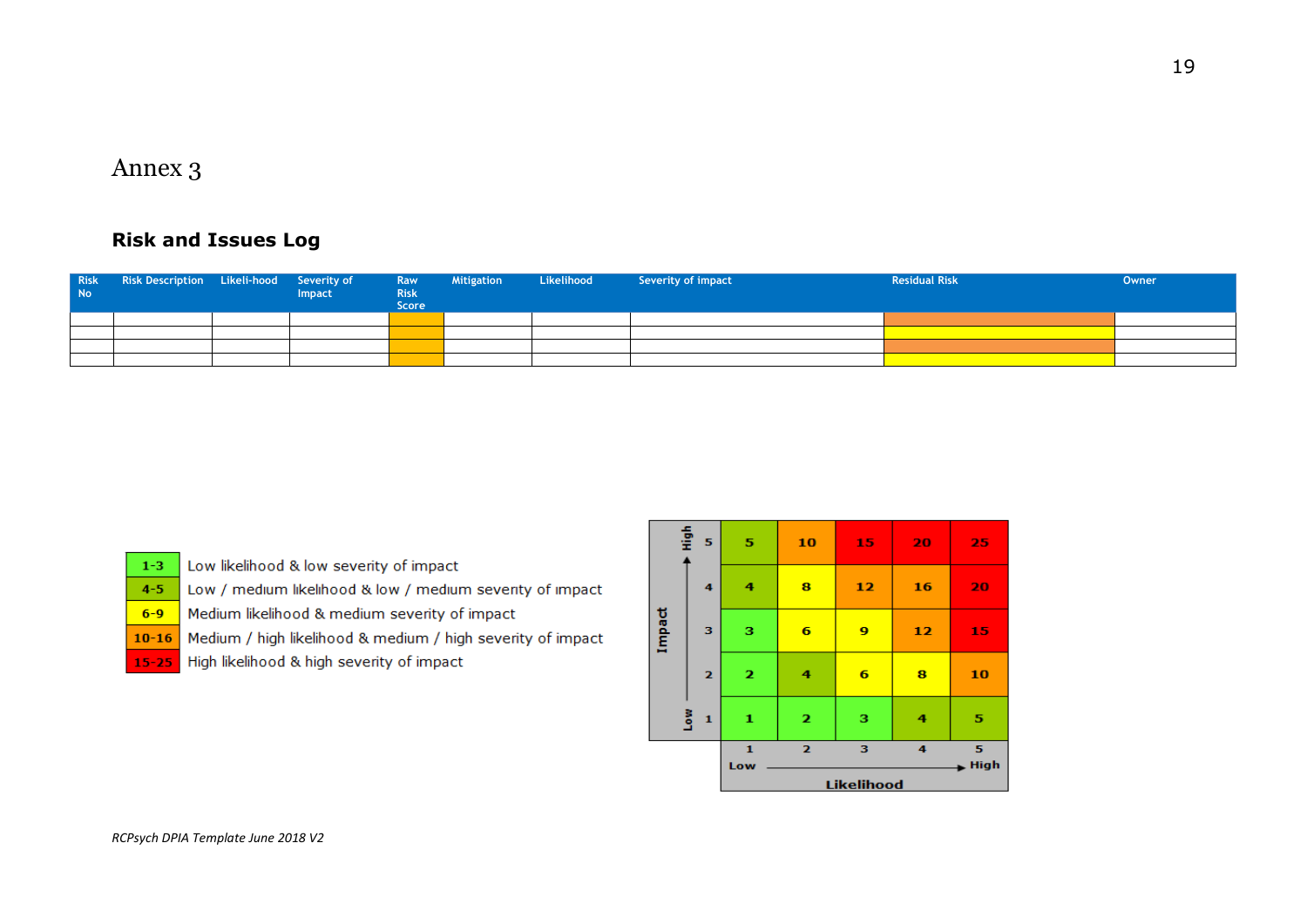<span id="page-31-0"></span>

| <b>Data Categories</b><br>[Information relating to the<br>individual's] | <b>Is</b><br>this<br>field<br>used? | N/A          | Justifications [there must be justification for collecting the<br>data items. Consider which items you could remove,<br>without compromising the needs of the project]                                                                                                                                                                                                                 |
|-------------------------------------------------------------------------|-------------------------------------|--------------|----------------------------------------------------------------------------------------------------------------------------------------------------------------------------------------------------------------------------------------------------------------------------------------------------------------------------------------------------------------------------------------|
| <b>Personal Data</b>                                                    |                                     |              |                                                                                                                                                                                                                                                                                                                                                                                        |
| Name                                                                    |                                     | $\checkmark$ |                                                                                                                                                                                                                                                                                                                                                                                        |
| NHS number                                                              | $\checkmark$                        |              | This data is collected in order to match to data provided by<br>NHS Digital. This will assess the feasibility to using NHS<br>Digital data in the future, which will increase NHS time and<br>resources.                                                                                                                                                                               |
| Address                                                                 |                                     | $\checkmark$ |                                                                                                                                                                                                                                                                                                                                                                                        |
| Postcode                                                                | $\checkmark$                        |              | This data is collected in order to match to data provided by<br>NHS Digital. This will assess the feasibility to using NHS<br>Digital data in the future, which will increase NHS time and<br>resources.                                                                                                                                                                               |
| Date of birth                                                           | $\checkmark$                        |              | This data is collected in order to match to data provided by<br>NHS Digital. This will assess the feasibility to using NHS<br>Digital data in the future, which will increase NHS time and<br>resources.                                                                                                                                                                               |
| Date of death                                                           |                                     | $\checkmark$ |                                                                                                                                                                                                                                                                                                                                                                                        |
| Age                                                                     |                                     | $\checkmark$ |                                                                                                                                                                                                                                                                                                                                                                                        |
| Sex                                                                     | $\checkmark$                        |              | There is evidence that service users with some<br>demographic characteristics are more likely to receive some<br>types of care. The aim of including this information is to<br>identify whether some demographic groups receive<br>better/worse care on average and support the develop of<br>change initiatives/local improvement work to address<br>differences where they do exist. |
| <b>Marital Status</b>                                                   |                                     | $\checkmark$ |                                                                                                                                                                                                                                                                                                                                                                                        |
| Gender                                                                  | $\checkmark$                        |              | There is evidence that service users with some<br>demographic characteristics are more likely to receive some<br>types of care. The aim of including this information is to<br>identify whether some demographic groups receive<br>better/worse care on average and support the develop of<br>change initiatives/local improvement work to address<br>differences where they do exist. |
| Living Habits                                                           |                                     | $\checkmark$ |                                                                                                                                                                                                                                                                                                                                                                                        |
| Professional Training / Awards                                          |                                     | $\checkmark$ |                                                                                                                                                                                                                                                                                                                                                                                        |
| Income / Financial / Tax Situation                                      |                                     | $\checkmark$ |                                                                                                                                                                                                                                                                                                                                                                                        |
| Email Address                                                           |                                     | $\checkmark$ |                                                                                                                                                                                                                                                                                                                                                                                        |
| Physical Description                                                    |                                     | $\checkmark$ |                                                                                                                                                                                                                                                                                                                                                                                        |
| General Identifier e.g. Hospital<br>No/Paris ID                         |                                     | $\checkmark$ |                                                                                                                                                                                                                                                                                                                                                                                        |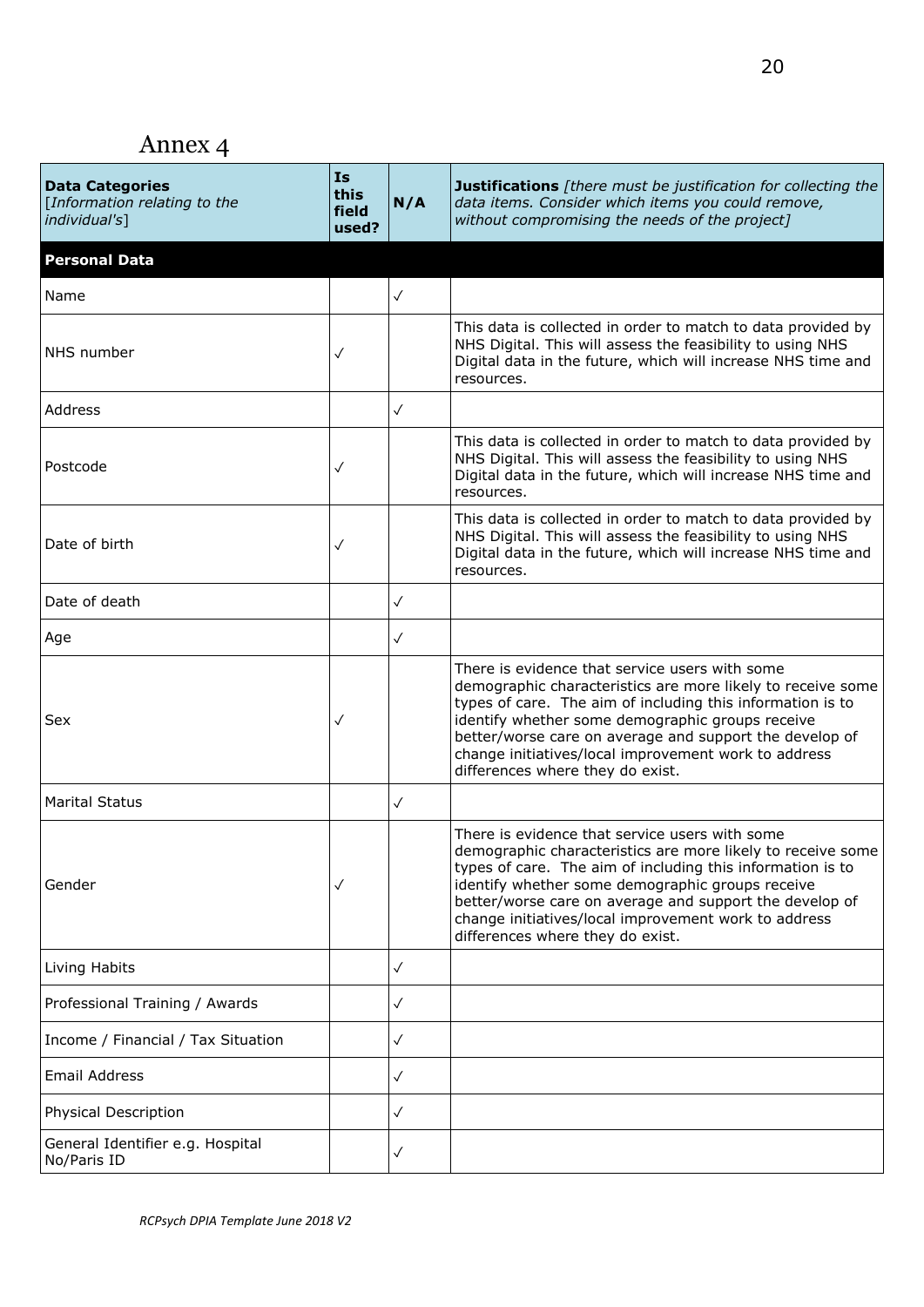| <b>Data Categories</b><br>[Information relating to the<br>individual's] | <b>Is</b><br>this<br>field<br>used? | N/A          | Justifications [there must be justification for collecting the<br>data items. Consider which items you could remove,<br>without compromising the needs of the project]                                                                                                                                                                                                                 |
|-------------------------------------------------------------------------|-------------------------------------|--------------|----------------------------------------------------------------------------------------------------------------------------------------------------------------------------------------------------------------------------------------------------------------------------------------------------------------------------------------------------------------------------------------|
| Home Phone Number                                                       |                                     | $\checkmark$ |                                                                                                                                                                                                                                                                                                                                                                                        |
| Online Identifier e.g. IP Address/Event<br>Logs                         |                                     | $\checkmark$ |                                                                                                                                                                                                                                                                                                                                                                                        |
| <b>Website Cookies</b>                                                  |                                     | $\checkmark$ |                                                                                                                                                                                                                                                                                                                                                                                        |
| Mobile Phone / Device No                                                |                                     | $\checkmark$ |                                                                                                                                                                                                                                                                                                                                                                                        |
| Device Mobile Phone / Device IMEI No                                    |                                     | $\checkmark$ |                                                                                                                                                                                                                                                                                                                                                                                        |
| Location Data (Travel / GPS / GSM<br>Data)                              |                                     | $\checkmark$ |                                                                                                                                                                                                                                                                                                                                                                                        |
| Device MAC Address (Wireless Network<br>Interface)                      |                                     | $\checkmark$ |                                                                                                                                                                                                                                                                                                                                                                                        |
| <b>Sensitive Personal Data</b>                                          |                                     |              |                                                                                                                                                                                                                                                                                                                                                                                        |
| Physical / Mental Health or Condition                                   | $\checkmark$                        |              | Specific diagnoses are collected to assess whether<br>treatment offered is concordant with NICE guidelines.<br>Multiple conditions/diagnosis is associated with poorer<br>outcomes.                                                                                                                                                                                                    |
| Sexual Life / Orientation                                               |                                     | $\checkmark$ |                                                                                                                                                                                                                                                                                                                                                                                        |
| Family / Lifestyle / Social Circumstance                                | $\checkmark$                        |              | Data is collected on whether the person has an identified<br>family member friend or carer who supports them.<br>Collected to assess whether appropriate<br>interventions/support is being offered to the person in line<br>with NICE guidelines.                                                                                                                                      |
| Offences Committed / Alleged to have<br>Committed                       |                                     | $\checkmark$ |                                                                                                                                                                                                                                                                                                                                                                                        |
| Criminal Proceedings / Outcomes /<br>Sentence                           |                                     | $\checkmark$ |                                                                                                                                                                                                                                                                                                                                                                                        |
| Education / Professional Training                                       | $\checkmark$                        |              | Collected alongside employment status. Collected to assess<br>whether appropriate interventions/support is being offered<br>to the person in line with NICE guidelines.                                                                                                                                                                                                                |
| Employment / Career History                                             | $\checkmark$                        |              | Employment status is collected in order to assess the need<br>for an education and employment intervention, and to<br>match to data provided by NHS Digital.                                                                                                                                                                                                                           |
| <b>Financial Affairs</b>                                                |                                     | $\checkmark$ |                                                                                                                                                                                                                                                                                                                                                                                        |
| Religion or Other Beliefs                                               |                                     | $\checkmark$ |                                                                                                                                                                                                                                                                                                                                                                                        |
| Trade Union membership                                                  |                                     | $\checkmark$ |                                                                                                                                                                                                                                                                                                                                                                                        |
| Racial / Ethnic Origin                                                  | $\checkmark$                        |              | There is evidence that service users with some<br>demographic characteristics are more likely to receive some<br>types of care. The aim of including this information is to<br>identify whether some demographic groups receive<br>better/worse care on average and support the develop of<br>change initiatives/local improvement work to address<br>differences where they do exist. |
| Biometric Data (Fingerprints / Facial                                   |                                     | $\checkmark$ |                                                                                                                                                                                                                                                                                                                                                                                        |